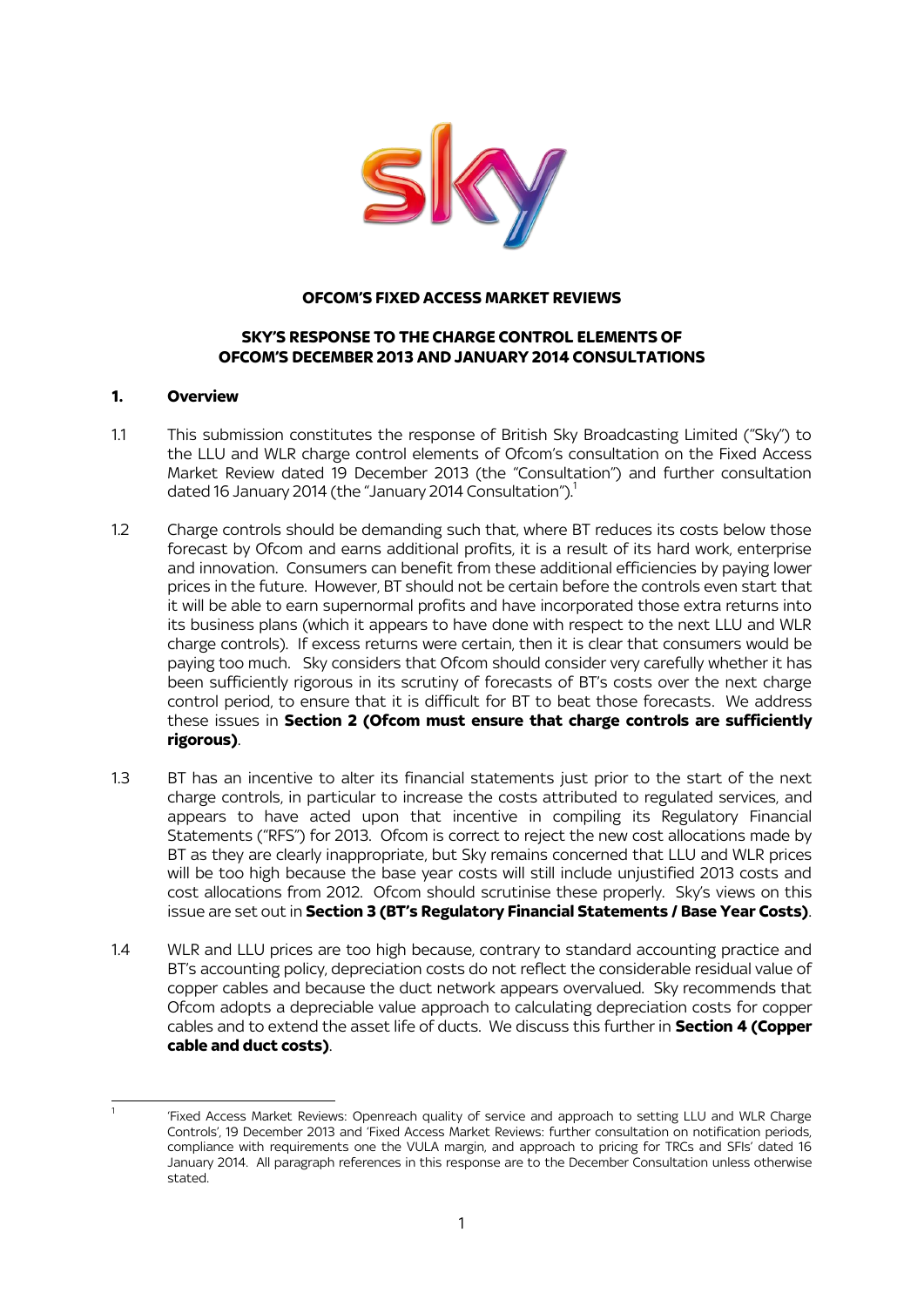- 1.5 It is clear that fault rates have increased substantially since 2009 and that the main cause is lower levels of copper cable replacement by BT coupled with reduced preventative maintenance. It is evident that (i) increased rainfall, broadband penetration and broadband usage have little effect on fault rates, and (ii) it is still unproven whether BT's roll-out and activation of its fibre-to-the-cabinet ("FTTC") service has not caused additional faults. Ofcom should make a downward adjustment to faults rates and costs in order to account for inefficiently high levels of faults and ensure that there are no fault costs included as a result of fibre (which Ofcom requires to be excluded). Further analysis can be found in **Section 5 (Fault rates)**.
- 1.6 Sky continues to contend that Ofcom's proposal to base price differentials between the core rental service on estimates of their respective incremental cost differences is likely to result in inefficiencies and therefore it is appropriate and justified to 'aim up' when estimating cost differences. In any event, Sky could not have reasonably expected these cost differences to reduce to current estimates and made important business decisions predicated on a wider margin. As such, if Ofcom implements its proposal, then it is reasonable and correct to extend the period by which price differences reflect incremental cost differences to 2020 at the earliest. Sky considers this issue further in **Section 6 (Price differentials)**.
- 1.7 Sky welcomes Ofcom's proposal to implement charge controls on Time Related Charges ("TRCs") and Special Fault Investigations ("SFIs"). This is long overdue as these services are largely uncompetitive and priced well above cost. In addition to imposing the charge controls, we consider that there are some additional steps that Ofcom can take to improve the scope for further competition in the provision of these services. We outline our views further in **Section 7 (Charge controls for TRCs/SFIs)**.
- 1.8 In **Section 8 (Other Points)** we cover additional issues relating to aspects of the LLU and WLR charge controls process, forecast migration costs for MPF, and interim pricing arrangements.

# **2. Ofcom must ensure that charge controls are sufficiently rigorous**

- 2.1 Sky has no principled objection to BT earning returns in excess of its regulated cost of capital. On the contrary, Sky appreciates the significant benefits that can result from incentivising cost minimisation through a CPI-X charge control mechanism such that, if costs are reduced below the forecast level, these efficiencies result in lower prices under subsequent charge controls (subject to quality of service remaining constant throughout).
- 2.2 However, charge controls should be demanding; they should require hard work, enterprise and innovation for BT to beat them. In particular, there should not be a clear expectation on BT's part at the start of a charge control that it can beat Ofcom's cost forecasts.
- 2.3 The Frontier Economics Report, prepared on behalf of Vodafone, suggests, however, that BT has been able to earn substantial excess profits on the supply of regulated products in each charge control period, with estimates of nearly £5bn in excess returns being made over the eight years to 2013. $^2$  In fact, the level of excess returns on regulated products appears to be increasing with over two thirds of the additional profits coming in the past four years.
- 2.4 Sky considers that there is evidence available that suggests that the current proposed charge controls for LLU and WLR are not sufficiently demanding, and will therefore perpetuate BT's ability to earn supernormal profits from the supply of regulated products.

 $\frac{1}{2}$ Frontier Economics found that additional returns had been earned in all years analysed (2006 - 13). See Figure 3, *Assessment of BT's regulated profitability - A report prepared for Vodafone,* January 2014.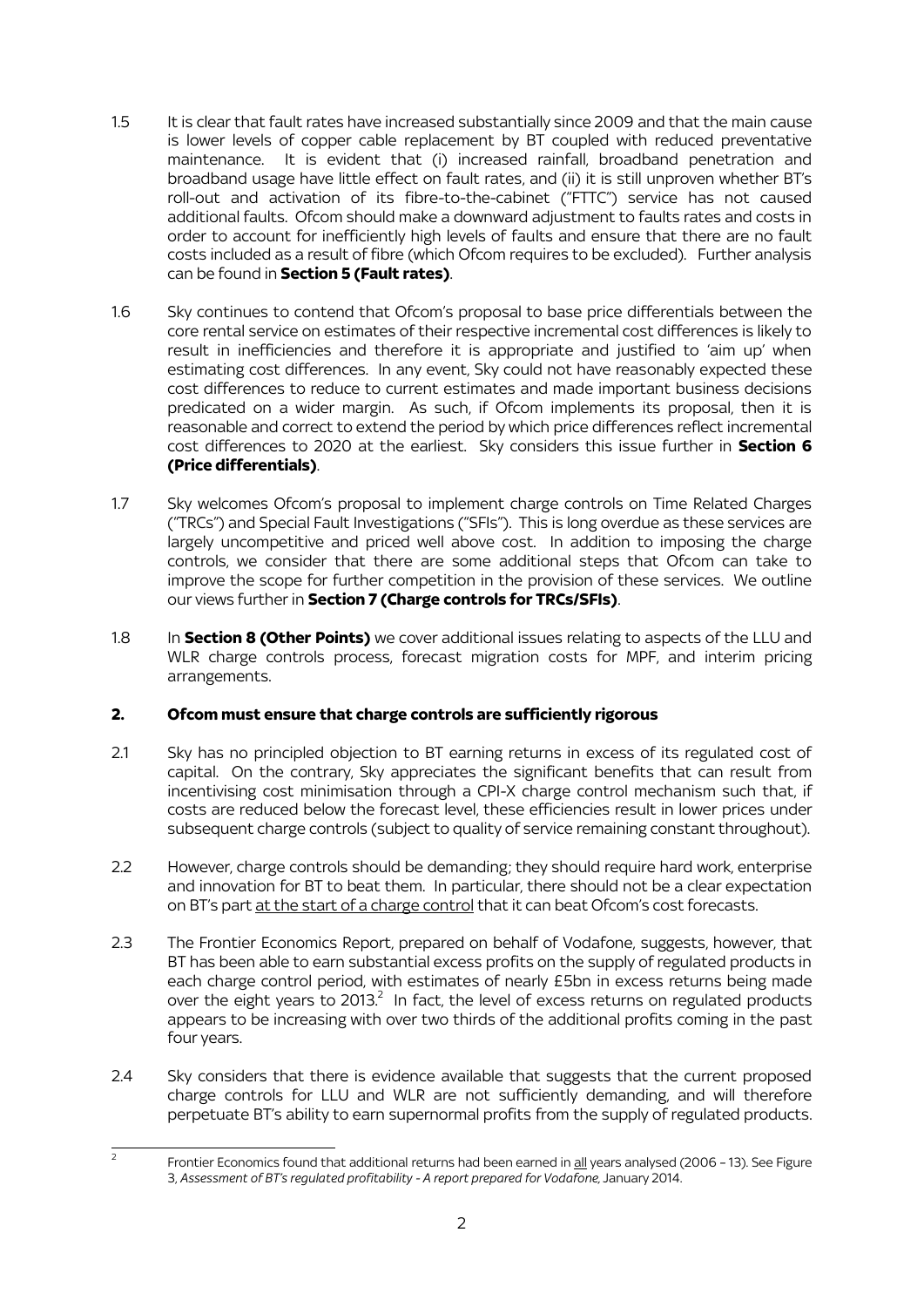BT already appears confident that its costs of supplying these products will be below those forecast by Ofcom over the next charge control period, and therefore already expects to earn supernormal profits on regulated products over the next charge control period. For example, in its results presentations and analyst briefings, BT continues to  $\overline{f}$  forecast significant cost efficiencies across its businesses $^3$  and indicates that these costs efficiencies will result in increased free cash flow i.e., that the cost savings will feed through into higher profits rather than being regulated away through lower prices. Analysts anticipate the main sources of cost efficiencies at BT will be Openreach and Global Services<sup>4</sup>.

- 2.5 It is likely, therefore, that BT has already factored into its business plans returns from Openreach which exceed its cost of capital, which implies that it is confident of achieving lower costs than forecast by Ofcom within the next charge control period. As a result, prices would be higher than necessary and the key objective of the charge control condition – to prevent excessive pricing – would be undermined.
- 2.6 For these reasons, Sky considers that Ofcom should consider very carefully whether it has been sufficiently rigorous in its scrutiny of forecasts of BT's costs over the next charge control period, to ensure that it is difficult for BT to beat those forecasts.

# **3. BT Regulatory Financial Statements ("RFS") 2013 / Base Year Costs**

- 3.1 The charge control setting process relies to a very significant extent on the costs attributed to the provision of regulated products in BT's RFS for the period prior to the next charge control.<sup>5</sup> This, together with the hard deadline for setting a new charge control, provides BT with a strong incentive to make significant changes to its RFS as close to that deadline as possible, which have the effect of increasing the costs attributed to regulated products and/or to those products upon which its retail division's competitors are relatively more dependent (such as MPF).
- 3.2 A key reason for making such changes in the period prior to a new charge control is that it may be difficult for Ofcom properly to examine, consider and adjudicate on such changes in the period in which it is undertaking a market review and charge control setting process.
- 3.3 Sky considers that BT may have acted upon these incentives in the preparation of its latest set of RFS (2013) where it has made a series of cost allocation changes that have the effect of significantly increasing the costs of regulated services and, in particular, LLU and WLR just prior to the start of the next charge controls.
- 3.4 We note that this is not the first time that BT has introduced significant methodological changes to the preparation of its RFS such that the relevant costs for services whose prices were just about to be set by Ofcom were increased significantly. In 2009/10, BT introduced a duct revaluation which, had it been accepted, would have resulted in higher forecast costs in the pending WLR and LLU charge controls from 2011. On that occasion

 $\overline{3}$ Q4/full year 2012/13 results and business update - Part 1 at slides 10,15 and 37 which indicate significant cost reductions including a  $£4.7$ bn reduction in OPEX and CAPEX over last  $\overline{4}$  years http://www.btplc.com/Sharesandperformance/Quarterlyresults/PDFdownloads/q413\_slides\_update\_part1.pdf

<sup>4</sup> See paragraph 6.1 (iv) of Sky's response to the Fixed Access Market Reviews: Approach to setting LLU and WLR Charge Controls Consultation dated 11 July 2013 (the "July Charge Controls Consultation").

<sup>5</sup> Reliance on estimates of BT's costs in the period immediately prior to the next charge control period also provides an incentive to increase actual costs in that period, thereby (a) resulting in higher regulated charges, and (b) providing easy opportunities for cost reductions once the charge control has been set. See also paragraph 7.82, paragraph 1.14 and 6.5 of the July Charge Controls Consultation and paragraph 3.5 of Regulatory Financial Reporting: A Review consultation dated 20 December 2013 (the "RFS Consultation") which confirms the significance of BT's RFS to Ofcom's charge control analysis.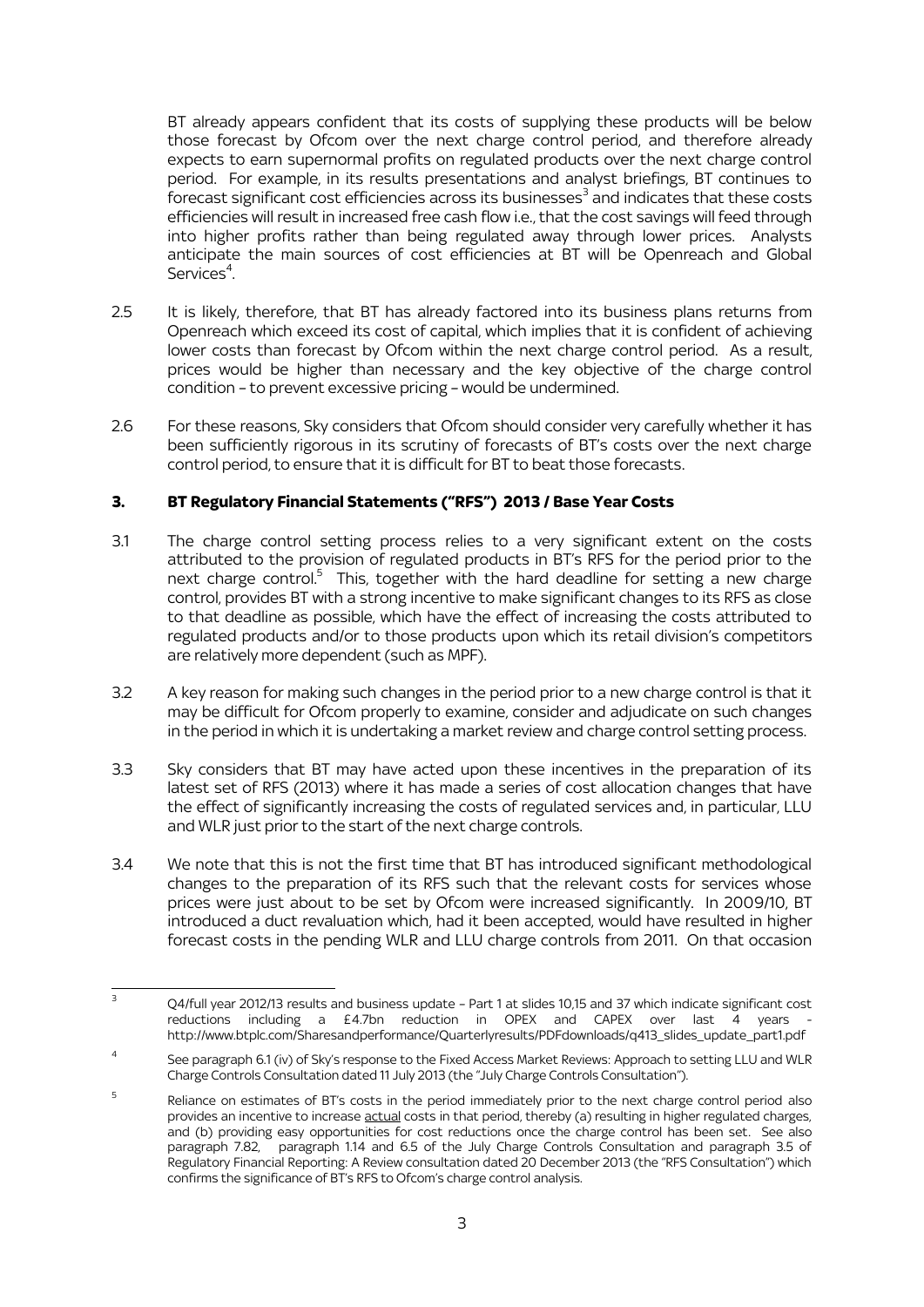Ofcom chose a different method to value BT's ducts in the charge controls, which resulted in lower prices than would otherwise have been the case had Ofcom relied upon BT's RFS.

- 3.5 This time, Ofcom is proposing to include 2013 costs (with some notable exceptions) $^6$  but to reject BT's proposed new cost allocations in its 2013 RFS and adopt the allocations in the 2012 RFS instead. We agree that Ofcom is correct to reject the new allocations but remain concerned that costs are still overstated or inappropriately allocated. Ofcom's approach effectively supports BT's stated overall level of 2013 costs and its 2012 allocations despite BT's incentives to overstate them and to allocate relatively more costs to certain products.
- 3.6 While Sky does not address here each of the changes that BT introduced in its 2013 RFS, it is worth focusing on certain changes which, in our view, demonstrate BT's ability to act upon its incentives outlined above and why Ofcom is correct to reject them. We also consider, in some cases, they are indicative of wider inappropriate practices by BT in preparing its regulatory accounts generally – not just in 2013 – which further supports our concerns that Ofcom's proposed rejection of the new cost allocations is insufficient.
- 3.7 In this regard, we welcome Ofcom's RFS Consultation but urge Ofcom to revisit key 2012 allocations and overall 2013 costs to ensure that they form an appropriate basis for setting the base year costs for the next charge controls. A key concern for Sky is that, had BT not sought to make cost allocation changes in 2013 and subsequently been required to provide additional information regarding those changes, then it simply would not have been possible for stakeholders (or, perhaps, Ofcom) to ascertain that certain inappropriate costs had been included in the first place. As such, we recommend that Ofcom looks again at the 2012 RFS allocations and the overall level of 2013 costs (both of which Ofcom intends to use when setting prices) to ensure that they are fit for purpose.
- 3.8 The following sections briefly consider the following costs further: (i) deafness claims, (ii) BT's Career Transition Centre ("CTC"); (iii) Openreach computing, (iv) Openreach overheads, (v) vacant exchange space and (vi) Technology, Service & Operations ("TSO").
	- (i) Deafness claims
- 3.9 In the 2013 RFS, BT changed the allocation of costs relating to hearing loss compensation claims from BT engineers as a result of their use of voice line testing equipment between the 1970s and 1990s. BT has sought to recover more of these costs from LLU and WLR services and relatively less from TISBO and AISBO services. There are at least five reasons why these costs should not be recovered through regulated charges at all and, even if it were appropriate to include these costs (which it is not), why the allocation change is wrong:
	- Ofcom had previously required BT to exclude them from its RFS;
	- they are not forward looking costs (as is typically required for charge controls); $\frac{7}{2}$
	- they are not efficient and, more importantly, allowing BT to recover them through regulated charges would reduce its incentives to maintain prudent health and safety practices;

 $\frac{1}{6}$ Paragraph 7.98 .

<sup>7</sup> In fact, the asset lives of the relevant copper lines upon which the testing equipment would have been used would also have long expired.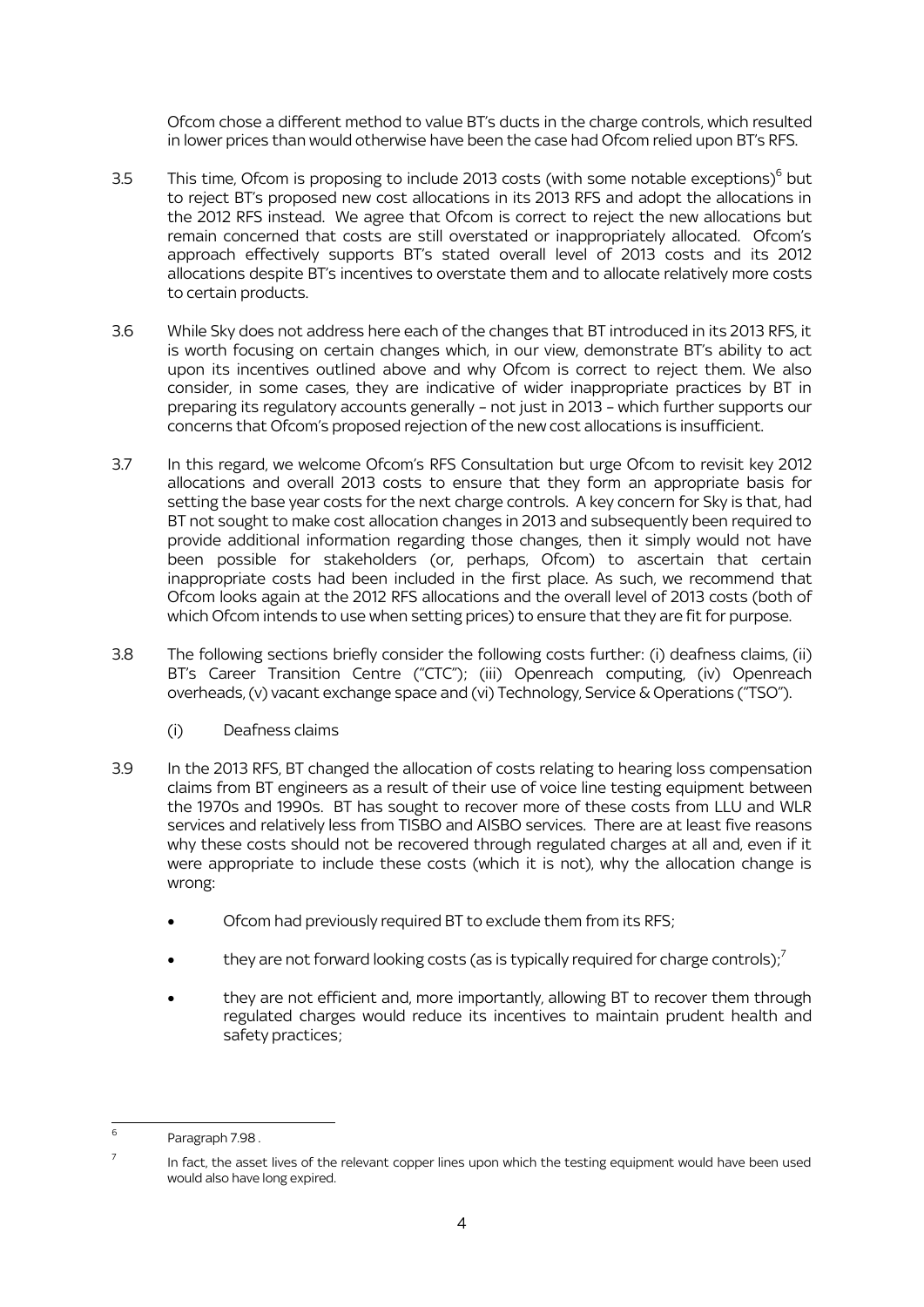- the costs relate to the testing of voice lines, not AISBO and TISBO services from where BT had previously recovered them and the testing equipment pre-dates the launch of LLU; and
- these costs were included in the assessment of base year costs for the AISBO and TISBO charge controls ("the Leased Lines Charge Controls") and, as such, any costs reallocated to LLU and WLR in 2013 would effectively have been recovered twice if Ofcom had not rejected the allocation change.
- 3.10 Each of these reasons is sufficient by itself to warrant the rejection of these costs but, taken together, demonstrate serious flaws in the regulatory accounting regime in that BT considered that it could include them and do so without penalty.
	- (ii) Career Transition Centre
- 3.11 BT has changed the allocation of costs for its CTC where certain BT employees whose roles have been discontinued are held prior to being redeployed to other roles within BT. The original allocation weighted the distribution of costs of the CTC to the BT lines of business from where the relevant employee roles had been discontinued. BT's change in method in 2013 has been to weigh the CTC cost allocation according to full time employees ("FTEs") and return on assets. The effect of this additional weighting appears to allocate more costs to regulated access services like WLR and LLU than would otherwise be the case.
- 3.12 BT argues that this new method is correct because staff in the CTC represent a group resource and should therefore be treated as an overhead. However, there are at least five reasons why this approach is wrong:
	- the new allocation is not causal because it is the original lines of business from where the CTC staff came that created the cost by discontinuing their roles (it is normal business practice to treat any costs related to the retraining of redundant staff as redundancy costs which would be borne by the business unit that sheds the roles);
	- there does not appear to be any causal linkage between 'return on assets' and CTC costs;
	- CTC costs generally (irrespective of the allocation) are not efficient costs and are a function of BT's inefficient labour practices (e.g. its no redundancy policy);
	- the timing of the change in allocation appears to favour BT Retail and BT Global Services where most roles have been reduced during BT's cost transformation programme so far and disadvantage Openreach (and its customers) by increasing cost allocations to regulated services; and
	- Ofcom only allowed CTC costs to be recovered from regulated prices before on the basis that the costs recovered were relatively trivial at the time (prior to this latest reallocation)<sup>8</sup>.
- 3.13 For these reasons, Ofcom should reject the inclusion of these costs in the regulated cost base entirely and not simply revert to the old allocation.

<sup>.</sup> 8 Paragraph 7.105.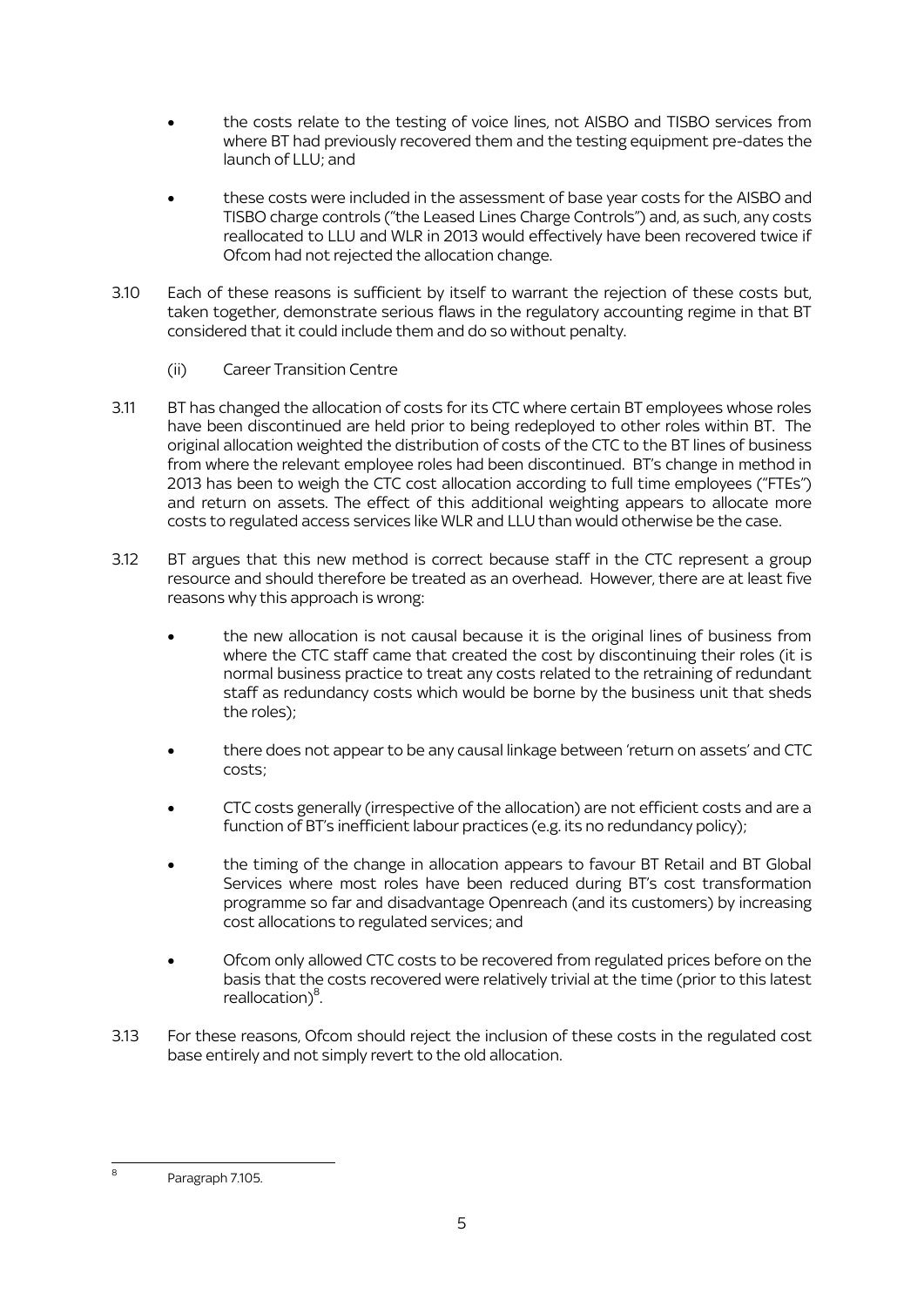- (iii) Openreach computing
- 3.14 BT has changed the allocation of Openreach computing costs from being based on CAPEX in the current year to being based on depreciation in that year. This approach is wrong because, even if both allocation methods were equally causal (which is not demonstrated by BT), moving from one method to the other mid-asset life could result in some products making disproportionate and inappropriately larger contributions to overall computing costs than would be the case had one method been adopted throughout.
	- (iv) Openreach overheads
- 3.15 To date, Openreach overhead costs have been allocated on the basis of pay. In the 2013 RFS, BT has allocated these costs on the basis of pay and return on assets. The effect of this change has been to allocate more costs to asset-heavy products like WLR and LLU. BT does not appear to have explained adequately why the new method is more appropriate than the previous one. What is clear, however, is that BT would gain through higher charge controls for WLR and LLU if this change were included within Ofcom's base year cost estimates.
- 3.16 In the absence of any evidence explaining why this new cost allocation method is superior, it is appropriate to reject this change.
	- (v) Vacant exchange space
- 3.17 This change involves BT electing to allocate vacant exchange space costs only to the Main Distribution Frame ("MDF") and cable chambers which are used mostly by LLU and WLR as opposed to all the other services housed in the exchange. BT has introduced another change in cost allocation that has the effect of increasing the costs of WLR and LLU just prior to the setting of the relevant charge controls and reducing the costs of services that either have no charge control at all or have already had their charge control set.
- 3.18 Yet again, however, BT's approach is flawed as it implies that, were there not MDFs and cable chambers, then BT would be able to reduce its exchange space costs. But BT has provided no evidence to support this implicit assumption and, as such, this change appears to be less causal than the previous method.
	- (vi) Technology, Service & Operations ("TSO")
- 3.19 BT has merged two internal departments into one and claims that it is no longer possible to allocate the relevant costs to the rest of BT on the same basis as it had done before. Its new allocation method results in significantly higher costs for LLU and WLR in the 2013 RFS. BT has provided no explanation as to why the new method is superior to the previous one (e.g. more causal).
- 3.20 Moreover, despite high restructuring charges (£400m in 2013/14), BT has been quite clear that the result of the reorganisation will be to reduce substantially future costs. From 2014/15 onwards, BT expects £200m annual savings and, one part of the change, to put BT Operate's field force into Openreach, is cited as a key pillar of future efficiencies such as CAPEX savings. 9
- 3.21 It would be incorrect to allow the restructuring charges to be included in the base year costs of the charge control (£151m of which appeared in BT's 2012/13 statutory

<sup>-&</sup>lt;br>9 See pages 2-4 of BT's Q4 2012/13 results presentation transcript, [http://www.btplc.com/sharesandperformance/quarterlyresults/pdfdownloads/q413\\_transcript1.pdf](http://www.btplc.com/sharesandperformance/quarterlyresults/pdfdownloads/q413_transcript1.pdf) which refer to slides 10 and 16 of the accompanying presentation (link provided in footnote 3).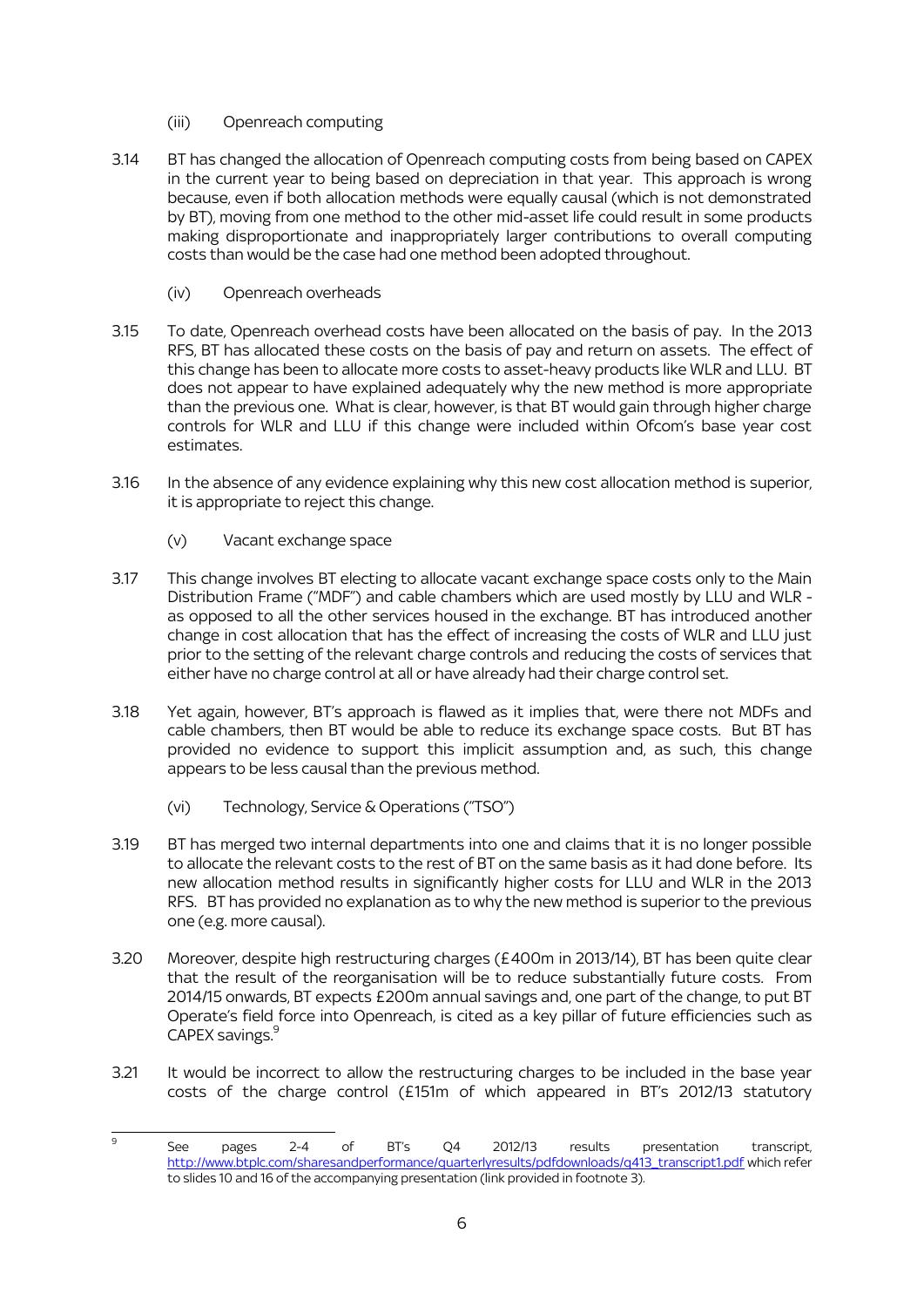accounts).<sup>10</sup> We also note that, for BT, the cash profit from the restructure by 2016/17 (the end of the next LLU and WLR charge controls) would be  $cE150m$ .<sup>11</sup>

### **4. Copper cable and duct costs**

#### **4(A) Ofcom should adopt a depreciable value approach to copper depreciation charges**

- 4.1 In its regulatory accounts, BT depreciates the value of copper cable to zero over its asset life. Yet copper cables have significant scrap value at the end of their economic lives, and are normally sold by BT. Currently, 'business as usual' income that BT receives from copper cable scrap (i.e., income that arises from the routine scrapping and replacement of copper cables in order to maintain the network) appears as a negative cost (income) in its regulatory accounts. This approach is contrary to standard accounting convention<sup>12</sup> and BT's own accounting policy<sup>13</sup>. Ofcom, however, has implicitly accepted this approach in its proposals for the charge controls from 2014 – 17.
- 4.2 Copper cable costs form a significant portion of the WLR and MPF rental cost stacks. BT's approach means that depreciation charges on copper cables, which are included as a cost in setting regulated charges, are higher than they would be if a standard residual value approach were adopted. This results in higher wholesale charges for BT products such as WLR and MPF to the detriment of end-users.
- 4.3 Furthermore, BT is able to earn windfall gains from large-scale removal of copper cables, for example when products and services are migrated away from copper networks to other infrastructure, or discontinued entirely.<sup>14</sup> Significant levels of removal of copper are, therefore, treated as 'one-off' events, with BT keeping much of the copper scrap income for itself.
- 4.4 Frontier Economics discusses these issues in more detail in its report prepared for Sky and TalkTalk and puts forward two alternative depreciable value methods which would reflect the residual value of copper cables but which would avoid the risk of windfall gains or losses (i.e. over-recovery or under-recovery) that could arise from moving away from the 'negative cost' approach part-way through asset lives $^{15}$ . These are:
	- (i) Option A, which is consistent with and based on accounting standards, reduces the future depreciation of existing assets to take account of the residual scrap value of those assets; or
	- (ii) Option B, which is similar to Option A, except inasmuch that future costs are reduced to reflect historic over-payment by customers in the past, even where the current carrying value of assets is below the residual value of the corresponding copper cable.
- 4.5 Sky is strongly of the view that Ofcom should adopt one of these approaches, in order to avoid the clear problems associated with the current approach, and to bring the approach into line with standard accounting practice in relation to this issue.

 $\overline{10}$ <sup>10</sup> *Ibid*, page 3.

<sup>11</sup> *Ibid*, page 4. See also Tony Chanmugam's comments on future cost savings, page 14 onwards [http://www.btplc.com/Sharesandperformance/Quarterlyresults/PDFdownloads/q413\\_transcript1.pdf.](http://www.btplc.com/Sharesandperformance/Quarterlyresults/PDFdownloads/q413_transcript1.pdf)

<sup>&</sup>lt;sup>12</sup> IAS 16 ("International Accounting Standard"") - "Property plant  $\&$  equipment".

<sup>&</sup>lt;sup>13</sup> BT Current Cost Accounting Detailed Valuation Methodology 31 July 2013, section 1.10

<sup>14</sup> This is what happened when BT scrapped its MUCJ network.

<sup>&</sup>lt;sup>15</sup> Frontier Economics Report – Regulated Costs for BT's Copper Cable – January 2014 submitted to Ofcom on 2 January 2014 (the "2014Frontier Report").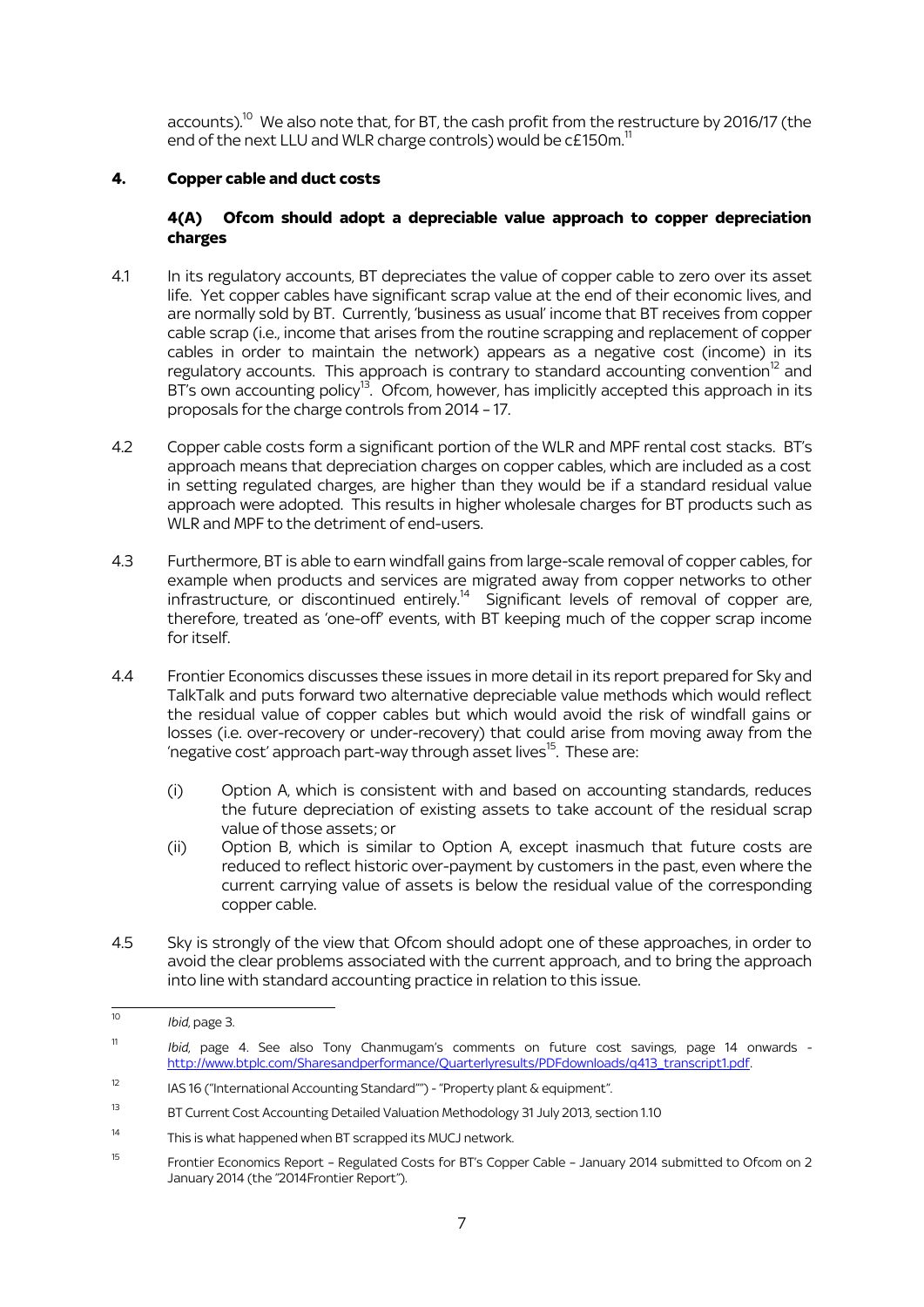4.6 This issue is highly material. Frontier Economics estimates that the residual value of E-side copper, which BT has targeted for recovery in 2023, to be £1 billion with no guarantee that current consumers that are overpaying due to higher depreciation charges will receive the benefit of this future income. A move to a depreciable value approach could result in LLU and WLR prices being £4 p.a. lower in 2016/17 than proposed under the current approach.

# **4(B) Duct costs appear overstated**

- 4.7 Where a network asset has little or no residual value, a long asset life and the network is in a steady state, CAPEX can be expected broadly to match depreciation charges. However, for a sustained period, over the last decade, duct CAPEX has been significantly below duct Operating Capital Maintenance ("OCM") depreciation<sup>16</sup>. .
- 4.8 Sky considers that there are two possible explanations for this. Either:
	- (i) the duct network is overvalued; or
	- (ii) duct asset lives of 40 years are too short.
- 4.9 We note that BT has argued that the duct network is undervalued but this appears unlikely given the sustained period of relatively lower CAPEX levels compared to OCM depreciation and in this regard we note, as recognised by Ofcom, that BT has reduced expenditure on preventative maintenance.<sup>17</sup> If the valuation were to increase, as BT asserts it should, then this mismatch would widen. We consider that this is prima facie evidence that, if anything, the duct network is overvalued.
- 4.10 One way of addressing the mismatch would be to reduce the depreciation rate so that it was in line with long term CAPEX (effectively a renewals accounting approach) while leaving the current Regulatory Asset Value ("RAV") as it is.

# **5. Fault rates**

- 5.1 Sky considers that the current LLU and WLR fault rates are inefficiently high. This is to a large degree, a direct consequence of reduced capital expenditure by Openreach on replacing older parts of the copper network without any compensating increases in preventative maintenance. Therefore, contrary to Ofcom's conclusion in the Consultation, it is appropriate for Ofcom to consider whether to apply a one-off reduction to base year costs to reflect a more efficient fault rate. In Sky's view a one-off reduction is justified and should be applied.
- 5.2 In order to support its submission in relation to LLU and WLR fault rates, Sky (with TalkTalk) commissioned Frontier Economics to produce a further report on the issue ("the 2014 Frontier Report"). Where appropriate, we draw upon the findings contained within that report.

# **5(A) Current fault rates have risen significantly and are inefficiently high**

5.3 Sky considers that, on any reasonable reading of the available data, the fault rates in BT's access network are at an inefficient level. However, Ofcom proposes to use the current rates (i.e., those from 2012) and the resultant costs as an input into the base year costs in the charge control.

 $\overline{16}$ See Figure 1.

<sup>17</sup> Paragraph 5.86.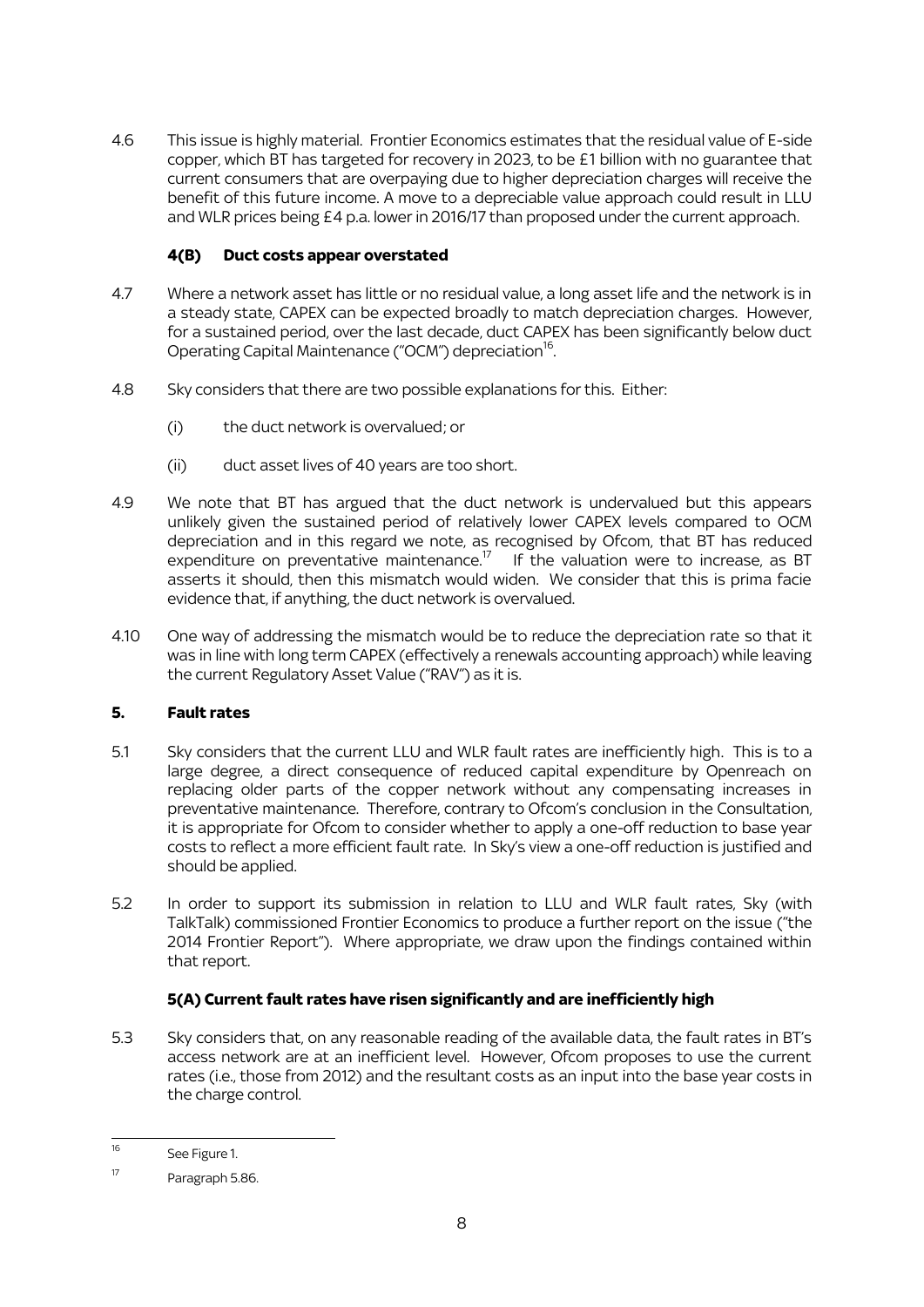- 5.4 In a reversal of its position in the July 2013 Consultation<sup>18</sup>, Ofcom now claims that it is uncertain that fault rates are significantly higher than historic trends and, as such, it is uncertain that fault rates are inefficiently high.<sup>1</sup>
- 5.5 While Ofcom states that it would be appropriate to consider whether to make a one-off reduction to fault costs in the base year should it be proven that they were elevated as a result of under-investment by BT, it has not been able to determine in this instance that under-investment has caused an increase in faults. Furthermore, Ofcom indicates that, even if it were able to determine this, it was unable to determine the level of any one-off reduction in fault costs to be applied to the base year in the charge control model. $^{20}$
- 5.6 In Sky's view, Ofcom's conclusions are implausible and not supported by the available evidence. All stakeholders agree that fault rates have increased significantly – any disagreement centres on the cause (or causes). A failure to act on the available evidence, and to make a downward adjustment to faults costs in the base year, will result in consumers paying higher prices for lower quality lines and, as such, does not accord with Ofcom's duty to further the interests of consumers.
- 5.7 Ofcom has changed its position between the July and December consultations. After initially presenting evidence in the July 2013 Consultation that showed significant increases in faults rates from 2009 after several years of mostly sustained decline, Ofcom now argues that it is no longer clear that fault rates have increased significantly. In order to support this claim, it attempts to cast doubt on the robustness of its initial calculations. In particular, it argues that fault rates between 2007 and 2009 may not have declined by as much as it originally thought and, instead, it now places more weight upon a projection of faults provided to it in 2007 by Openreach which showed more modest forecast  $derlines<sup>21</sup>$
- 5.8 As a result, Ofcom now says that fault rates since 2009 to 2012 could have risen by between 20% and 53% and not by over 50% as it had originally put forward.<sup>22</sup> Therefore, Ofcom argues that it is unable to arrive at a definitive figure for the increase in fault rates and that it is now no longer certain that there has been a significant increase in faults.
- 5.9 Ofcom's new analysis is, however, less robust then its previous approach. In claiming that its initial estimates of 2009 fault rates may be understated, Ofcom argues that the implied annual reduction in faults between 2007 and 2009 of 15% was too high because it exceeded the forecast level of fault rate reductions provided to it by Openreach in 2007 of 2% per annum and which it used for its own similar projections from 2009. $^{23}$
- 5.10 Ofcom's findings are flawed for the following reasons:
	- (i) Ofcom is supplanting a fault rate estimate based on actual, contemporaneous, pro-rated faults data with a less reliable one based purely on a forecast made two years before;

 $\overline{18}$ Fixed Access Market Reviews: wholesale local access, wholesale fixed analogue exchange lines, ISDN2 and ISDN30: Consultation on the proposed markets, market power determinations and remedies dated 3 July 2013 (the "July 2013 Consultation")

<sup>19</sup> Paragraph A10.37 of the July 2013 Consultation.

<sup>20</sup> Paragraph 5.92.

<sup>21</sup> Paragraphs 5.13 to 5.15.

<sup>22</sup> Paragraph 5.15.

<sup>&</sup>lt;sup>23</sup> Paragraph 5.13 and Chart A9.1, Ofcom, A new pricing framework for Openreach - Annex 9, May 2009 (Ofcom, 2009 PFFO Statement).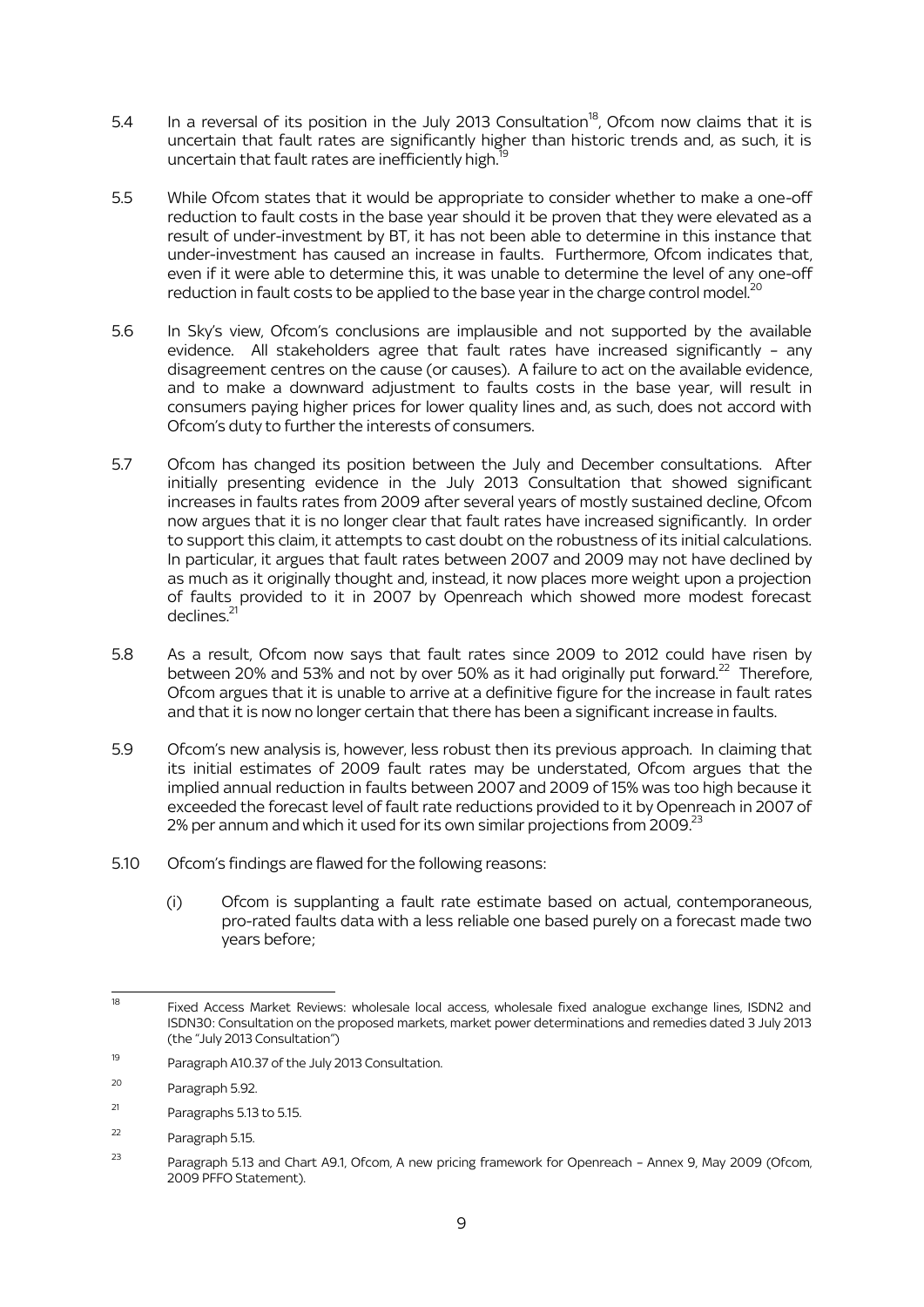- (ii) BT has an incentive to understate the scope for future fault rate reductions because regulated prices could be higher as a result;
- (iii) BT has consistently acted upon this incentive by arguing in its submissions to Ofcom that the scope for future efficiencies was low while simultaneously advising analysts in its financial results presentations that the scope was much higher;
- (iv) rewarding BT through higher regulated prices as a result of inconsistencies between its reporting of fault rate data between 2008 and– 2009 compared to the rest of the dataset (1994 – 2007 and 2010 – 2012) would incentivise further poor record-keeping;
- (v) a 15% p.a. reduction in fault rates is entirely plausible. In the year immediately preceding 2008, faults had reduced by c.10% and there were at least two periods (1994 – 1997 and 2000 – 2003) where the fault rate on average reduced by over 30% p.a. If anything, Ofcom's new 2% p.a. reduction is not supported by the available data;
- (vi) even Ofcom's new lower bound of estimated increases in faults rates of 20% over three years represents a significant increase; and
- (vii) BT's annual reports between 2008 and 2010 support the initial estimates that faults rates declined by on average c.15% per annum between 2007 and 2009 and not Ofcom's new estimate. The relevant BT annual reports showed the following fault rate reductions:
	- 2008 by 10%;
	- 2009 by over 20%; and
	- 2010 by 11%.
- 5.11 Frontier Economics uses BT's annual report data to compensate for the inconsistencies in the time series fault rate data provided to Ofcom by Openreach in order to show a decrease in fault rates between 2007 and 2009 broadly similar to Ofcom's original projections. This is clearly a more robust approach than Ofcom's new method and provides compelling evidence that fault rates have increased significantly.

# **5(B) It is evident that the key driver of increased fault rates is reduced investment and maintenance by BT**

- 5.12 Having established that faults rates have increased substantially since 2009, we consider the likely causes of the increase. This is important because, as Ofcom states, were it to be proven that some or all of the increase was attributable to under-investment in preventative maintenance by BT, then it would be appropriate to consider whether base year costs should be reduced to reflect a more efficient fault rate. If, on the other hand, fault increases were mainly caused by exogenous factors such as rain or higher levels of broadband penetration – as put forward by BT- then it may not be appropriate to make any adjustments to base year costs.
- 5.13 Sky does not consider that the causes of increased fault rates suggested by BT increased rainfall and broadband penetration – will contribute to fault rates to a significant degree. In its response to the July Charge Controls Consultation Sky referred to an earlier accompanying Frontier Economics' report that showed that both rainfall and broadband penetration were unlikely to have made a significant contribution to the increase in fault rates since 2009.
- 5.14 Ofcom also argues that the 'weather effect' is too hard to predict and, therefore, will not make any adjustment in the charge control model to account for the effects of increased rainfall. $24$  We note however that, to the extent that rainfall does have some limited effect, it would be wrong for Ofcom to embed into the base year any incremental fault costs that have been caused by the exceptionally high rainfall that occurred in 2012. To the extent

 $\overline{24}$ Paragraph 5.114.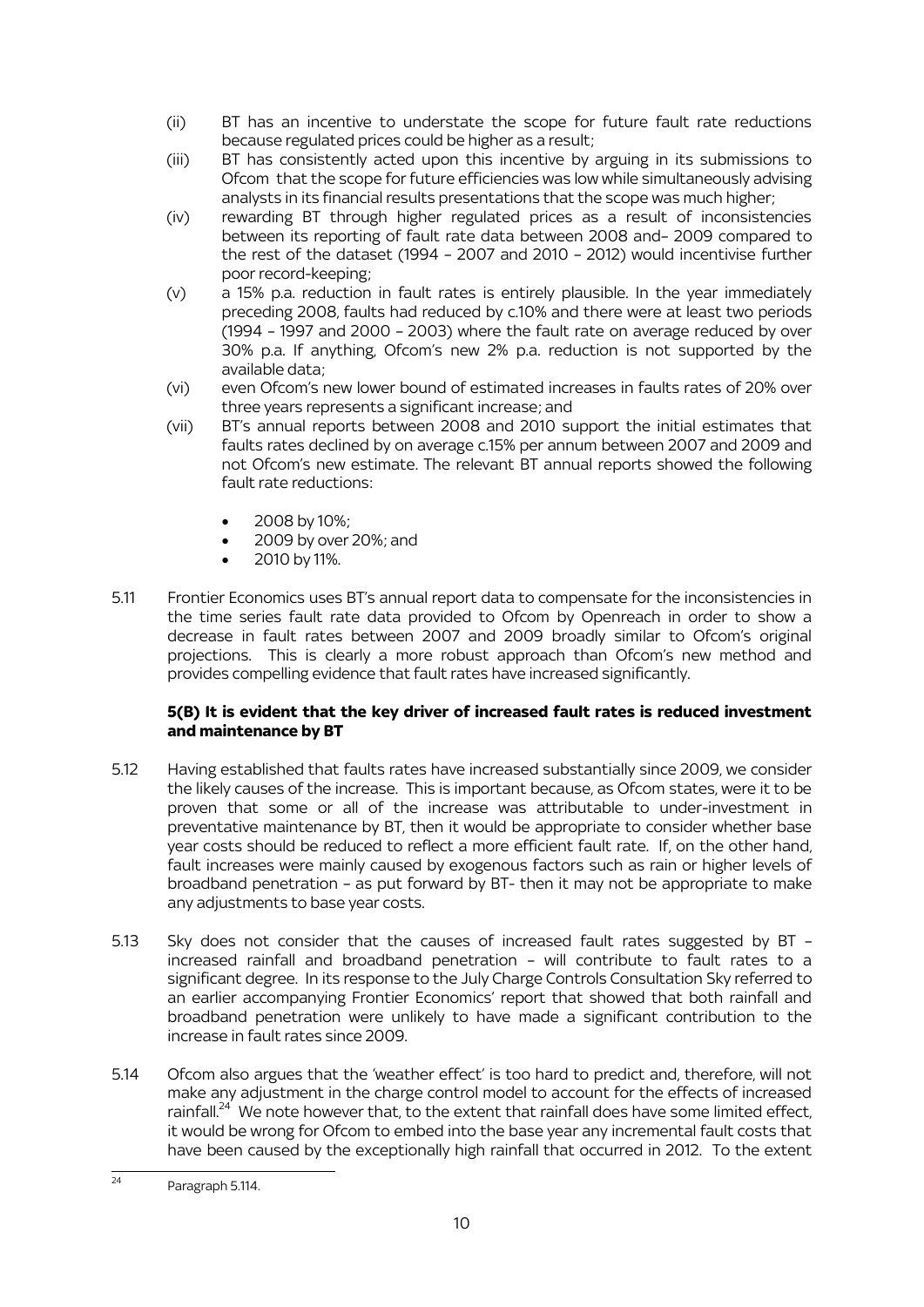that it is material, Ofcom should adjust for this by adopting an average over a longer period.

- 5.15 In Sky's view, most of the increase in faults is attributable to factors within BT's control. Specifically, since 2009 BT has substantially reduced its CAPEX on replacement copper thus extending the working life of older cables. Crucially, however, BT has not increased its investment in preventative maintenance programmes in order to improve the reliability of those network elements that are no longer being replaced.
- 5.16 This sharp reduction in copper replacement CAPEX<sup>25</sup> is clear from **Figure 1** below.



### **Figure 1: Comparison of depreciation and CAPEX**

5.17 Openreach has not reduced its CAPEX generally over the same period – total capex has remained broadly stable – but it has diverted more of its CAPEX budget into the roll out of fibre-to-the-cabinet (FTTC), a technology that is only materially used by BT Retail.



# **Figure 2: Openreach CAPEX**

.

Sources: BT reported KPIs, Ofcom RAV model, Frontier Economics

 $\overline{a}$ <sup>25</sup> There have also been significant falls in duct CAPEX.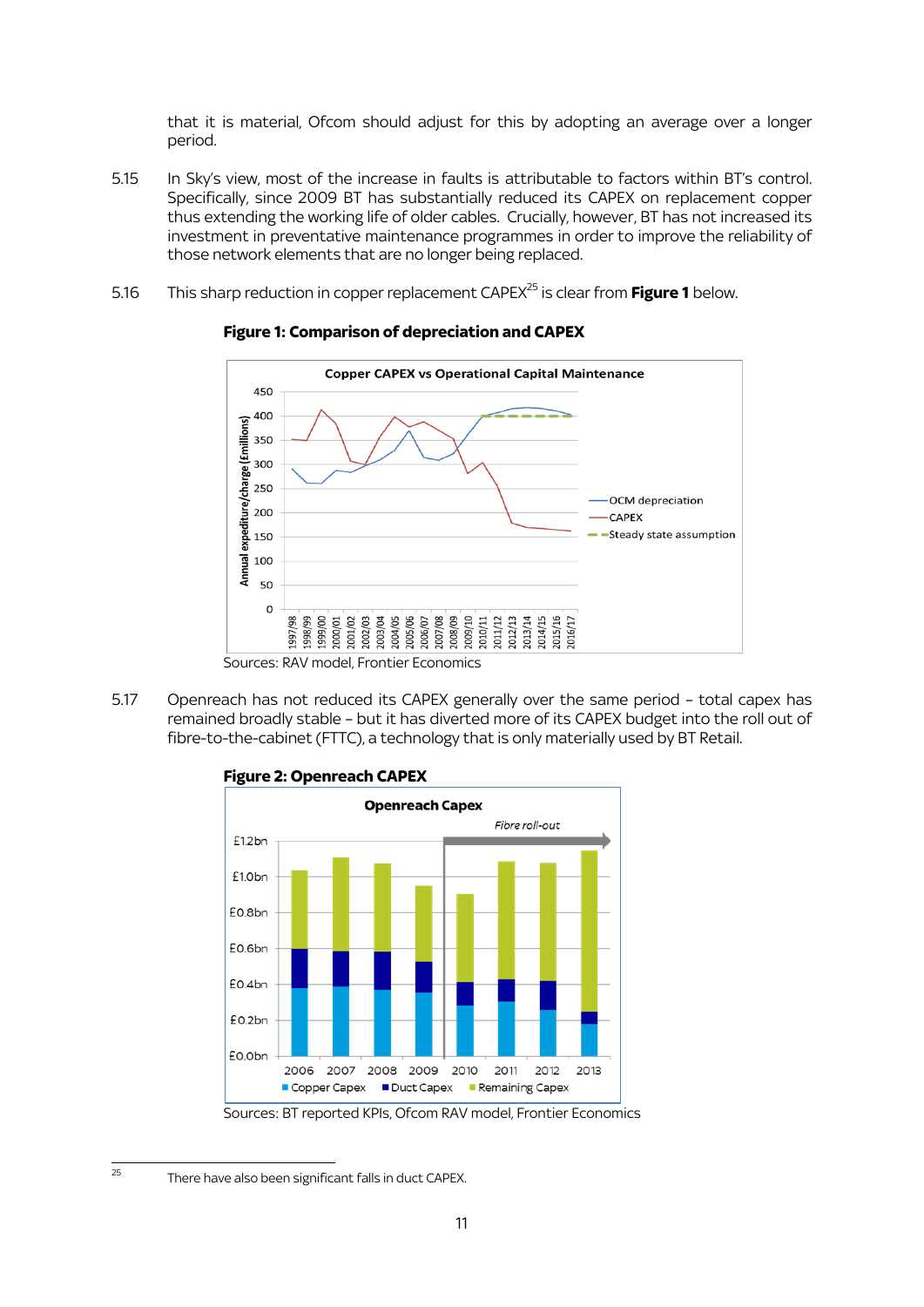- 5.18 Therefore, the main beneficiary of this rebalancing of capital expenditure is BT's retail division while the resulting higher fault rates are experienced (and paid for) by all CPs and their customers.
- 5.19 Sky does not consider that reducing copper CAPEX in itself is an unreasonable course in practice and can be justified given that, with the roll out of FTTC, the useful life of e-side copper may now be shorter and to deploy new copper assets could result in them being stranded. However, in such circumstances it is incumbent on BT to ensure that effective preventative maintenance is carried out on older cabling in order to avoid unnecessary increases in fault rates.
- 5.20 There is no evidence of an increase in preventative maintenance to compensate for the reduced replacement of older copper cabling.<sup>26</sup> Again, this may be reasonable if the preventative maintenance programmes delivered up to 2009 had some permanency in keeping fault rates low but this is not the case. As shown above, faults have increased significantly since copper CAPEX has been reduced.
- 5.21 BT has asserted, however, that the preventative maintenance programmes conducted between 2000 and 2009 and which were so successful in driving down fault rates should not be repeated as they would not deliver any further significant reductions in faults $^{27}$ . Ofcom appears to have accepted this argument. It is plainly without merit:
	- (i) as the life of the copper network is now being prolonged more preventative maintenance will be required, not less;
	- (ii) the benefits of preventative maintenance such as weatherproofing, field force training and improving frame quality – are not permanent and will diminish over time and, as such, will need to be renewed (some of the maintenance programmes that delivered improved fault rates were conducted over 10 years ago);
	- (iii) even if it was accepted that certain preventative maintenance programmes were not repeatable in the short run to the same degree, there will be new programmes and changing network conditions that will provide a continual source of future efficiencies. As with many sources of future efficiencies, they are not all known several years in advance and, in keeping with Ofcom's approach to efficiency generally, it is sufficient to expect continual efficiency gains – both in terms of catch up efficiency and efficiency improvements stemming from shifts in the frontier (i.e. market-wide efficiency improvements) – without the need to identify them in advance;
	- (iv) BT's argument that there cannot be the same gains from preventative maintenance as there were in the past mirrors exactly the fallacious arguments that it has put forward in relation to efficiency improvements generally during previous charge control consultations – i.e., that past gains are not repeatable and the future scope for efficiency is vastly reduced. Given that BT's actual efficiency improvements have proven to be far larger than BT has claimed was possible and more in keeping with historic performance, Ofcom should place little or no weight on BT's submissions in this regard; and

 $\overline{26}$ <sup>26</sup> In an email from Will Pinkney to Andrew Heaney (TalkTalk) dated 6 February 2014, Ofcom stated that "*The reduction in preventative maintenance activity (measured in thousands of man hours or Kilo Man Hours [KMH])*  was about 10% between that in 2009/10 and 2010/11 combined and that in 2011/12 and 2012/13 (prorated) *combined.*"

<sup>27</sup> Paragraph 5.83.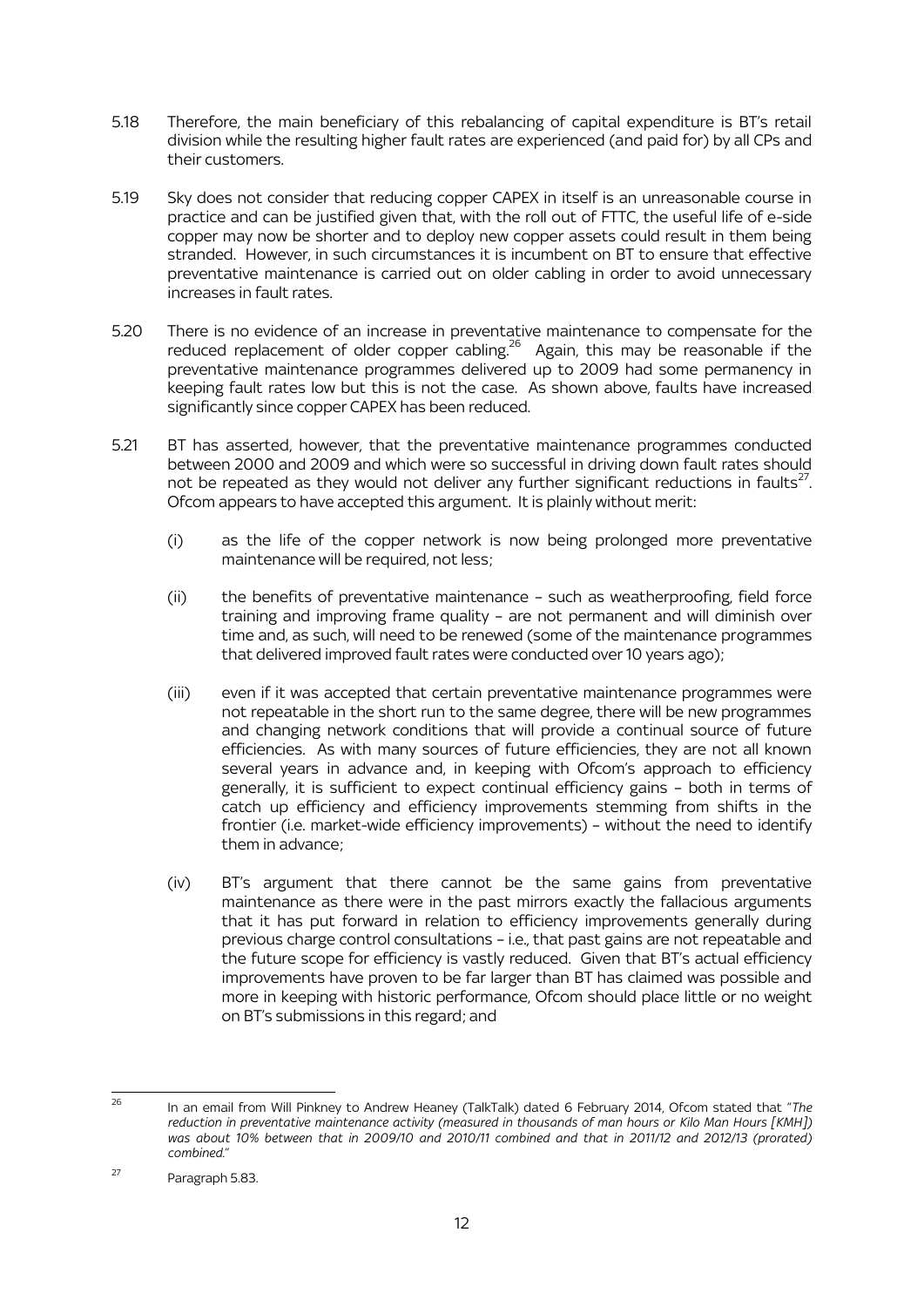- (v) BT appears to be inconsistent in arguing that high rainfall causes more faults but that there is no more weatherproofing to be done.
- 5.22 Also, the current inefficient fault rate caused by asset replacement rates below steady state levels and insufficient compensating preventative maintenance - does not accord with the rate that would be expected under Ofcom's anchor pricing approach whereby prices are set by reference to the costs of an ongoing hypothetical copper network which assumes no FTTC.
- 5.23 In addition to reduced preventative maintenance and the lower replacement rates for older network elements, in its response to the July Charge Control Consultation Sky argued that WLR and LLU fault rates could have risen as a result of BT's FTTC deployment. Ofcom, in the Consultation, presented evidence from CSMG that, it suggests, demonstrates that there has been no such effect. Sky considers that the CMSG report is not robust enough to draw this conclusion. Frontier Economics has identified specific weaknesses in CSMG's approach and has suggested improvements which we recommend Ofcom adopt before finally concluding on this matter.

# **5 (C) BT is likely to have profited from reduced investment and higher fault rates**

- 5.24 Furthermore, to the extent that reduced copper replacement CAPEX (and subsequent depreciation) and lower preventative maintenance levels led to lower BT costs than anticipated by Ofcom when it set previous charge controls, BT would have made additional gains that exceeded its regulated cost of capital. It is likely that these additional returns would have exceeded much of any concomitant increases in repair costs and, in any event, BT could limit the full extent of any potential repair cost increases by simply throttling the level of engineering resource available to remedy faults.
- 5.25 Additionally, the full cumulative impact on fault rates of reduced replacement capital and preventative maintenance would take some time to reach its peak. It is likely that there would be some lag such that the elevated level of repair costs could be foreseen and recovered from subsequent charge controls – as is apparent from Ofcom's current proposed approach to quality of service whereby Openreach's customers are expected to pay for improvements in service quality through higher regulated charges.
- 5.26 Therefore, BT would gain in terms of increased profits from reducing its costs below the level forecast within the charge control but, to some extent, would be protected from the resultant increased operating costs (due to reduced reliability of the copper network) by being able to recover them through its future regulated prices.
- 5.27 We agree with Ofcom that it should consider making a one-off reduction in base year costs in the charge control model to reflect high faults rates should it be proven that a reduction in preventative maintenance was the cause. However, we disagree with Ofcom that there is insufficient data to demonstrate under-investment as the main cause of elevated fault rates.
- 5.28 Sky also notes that the data which Ofcom says it requires but does not have was data that BT used to gather but which for a short period it stopped collating<sup>28</sup>. Clearly, not making a reduction to the base year costs on this basis would incentivise BT to no longer collect information that was not favourable to it.
- 5.29 In any event, Sky does not consider that Ofcom requires these data in order to conclude that a reduction in replacement CAPEX without any off-setting preventative maintenance has caused an increase in fault rates (as one would reasonably expect) and to be able to

<sup>.</sup> <sup>28</sup> Section 2.2 of the 2014 Frontier Report and paragraphs 5.12 – 5.15 of the Consultation.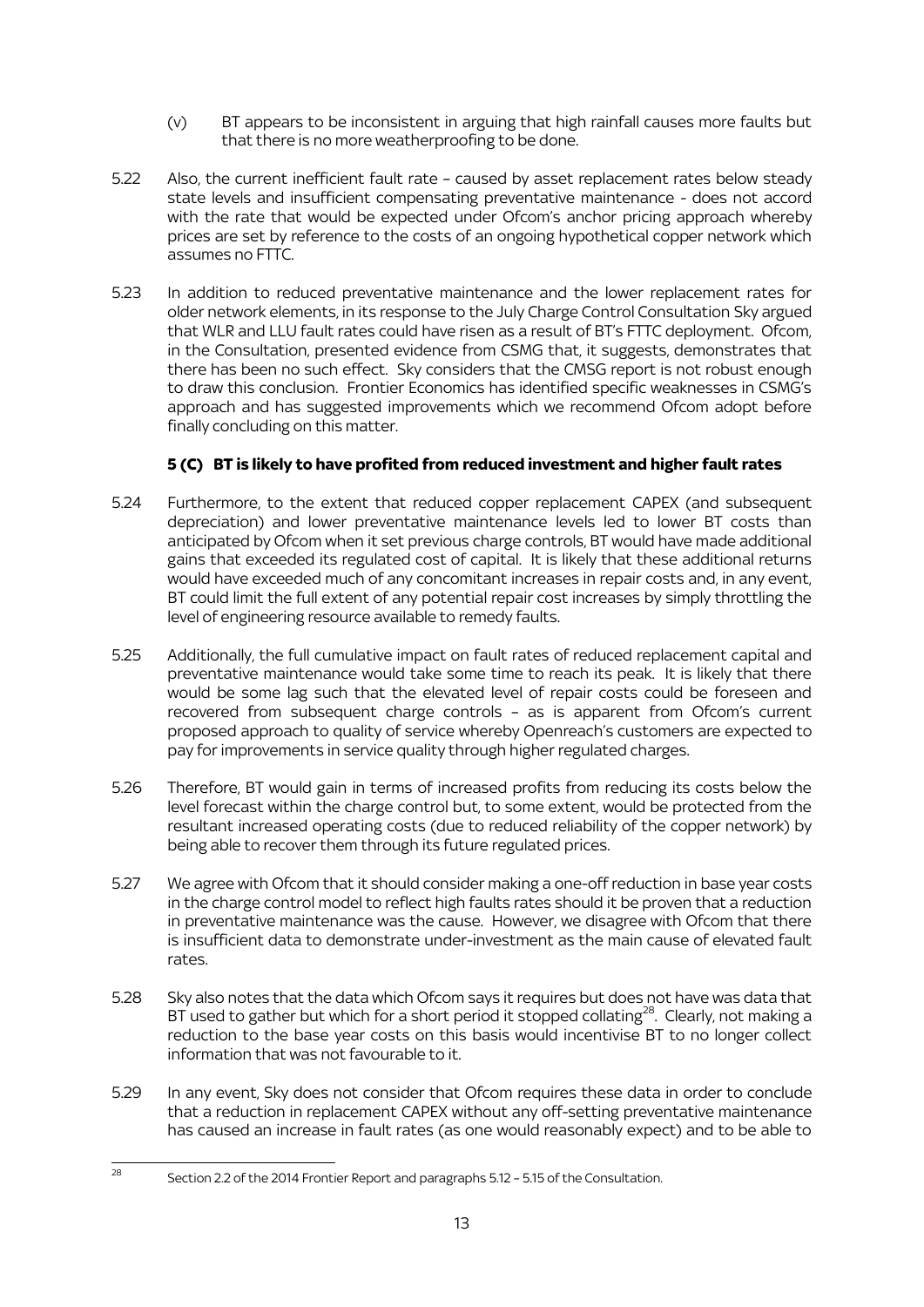estimate robustly the scale of this increase. Were it to do so, Ofcom would then be able to make an appropriate reduction in base year costs.

### **6. Price differentials**

- 6.1 Sky remains of the view that Ofcom's approach to the price differentials between the core rental services – MPF, SMPF and WLR – to be flawed for the following reasons:
	- (i) it is likely to be more efficient in this instance to 'aim up' from a price differential that is notionally based upon LRIC differentials; and
	- (ii) Ofcom's approach to assessing the costs of the core rental services means that its estimates of LRIC differentials may be an inaccurate representation of their true level and, in particular, it may understate the difference.
- 6.2 In any event, MPF operators could not have reasonably expected that the price differential between WLR+SMPF and MPF would have narrowed to the extent estimated by Ofcom. Sky made business decisions predicated on a wider margin and could have acted differently if it had known that the differential would be lower. Therefore, should Ofcom persist with setting prices such that the differential reflects its estimates of the incremental cost differences, then Ofcom's proposal to reduce the price differential over a longer period (for example, to 2020) is more appropriate.<sup>29</sup>

### **6(A) Basing price differentials on estimates of incremental cost differences is likely to result in inefficiencies**

- 6.3 In its response to the July Charge Controls Consultation, Sky (supported by a report by Frontier Economics) explained that inefficiencies would stem from setting the price differentials below their true incremental cost differences but that if they were set above their true level then productive inefficiencies would be offset to some degree by other efficiency gains<sup>30</sup>. Given the strong likelihood of estimation errors and Ofcom's policy of 'cost equalisation'<sup>31</sup> for certain cost categories it is probable that the true incremental cost differences will be different to Ofcom's estimates
- 6.4 While Ofcom has not addressed all of the issues raised by Sky in its response to the Consultation, it has provided a partial reply to some of Sky's arguments in order reiterate its view that aiming up would not be appropriate  $32$ . .

 $\overline{a}$ <sup>29</sup> Paragraph 8.64.1.

<sup>30</sup> Paragraphs 4.7 to 4.11 of Sky's response to the July Charge Controls Consultation.

<sup>31</sup> Given that Ofcom equalises certain cost allocations between MPF and WLR because it considers that there is insufficient evidence to adopt an alternative – potentially causal – allocation, it is axiomatic that incremental cost differences will trend toward zero. It cannot be reasonably argued however that this demonstrates that the cost of providing MPF and WLR lines is broadly the same and, as such, Ofcom's approach is competitive neutral.

<sup>&</sup>lt;sup>32</sup> Specifically, Ofcom states that it is not clear whether off-setting allocative efficiencies would arise from aiming up or down from its estimates of the incremental cost differential because it is unclear whether voice or broadband services were more inelastic (such that it may be more appropriate to recover relatively more costs from the more inelastic service). It argues that lower broadband penetration levels (which Sky cited as evidence of higher price sensitivity amongst consumers) may merely demonstrate that older consumers were less interested in taking broadband. Sky considers that this argument merely reinforces its case that the demand for voice services may be more inelastic than broadband. Ofcom also appears to suggest that fixed to mobile substitution for voice services may demonstrate higher elasticity for voice. We note however that the proportion of mobile-only households has remained the same for several years.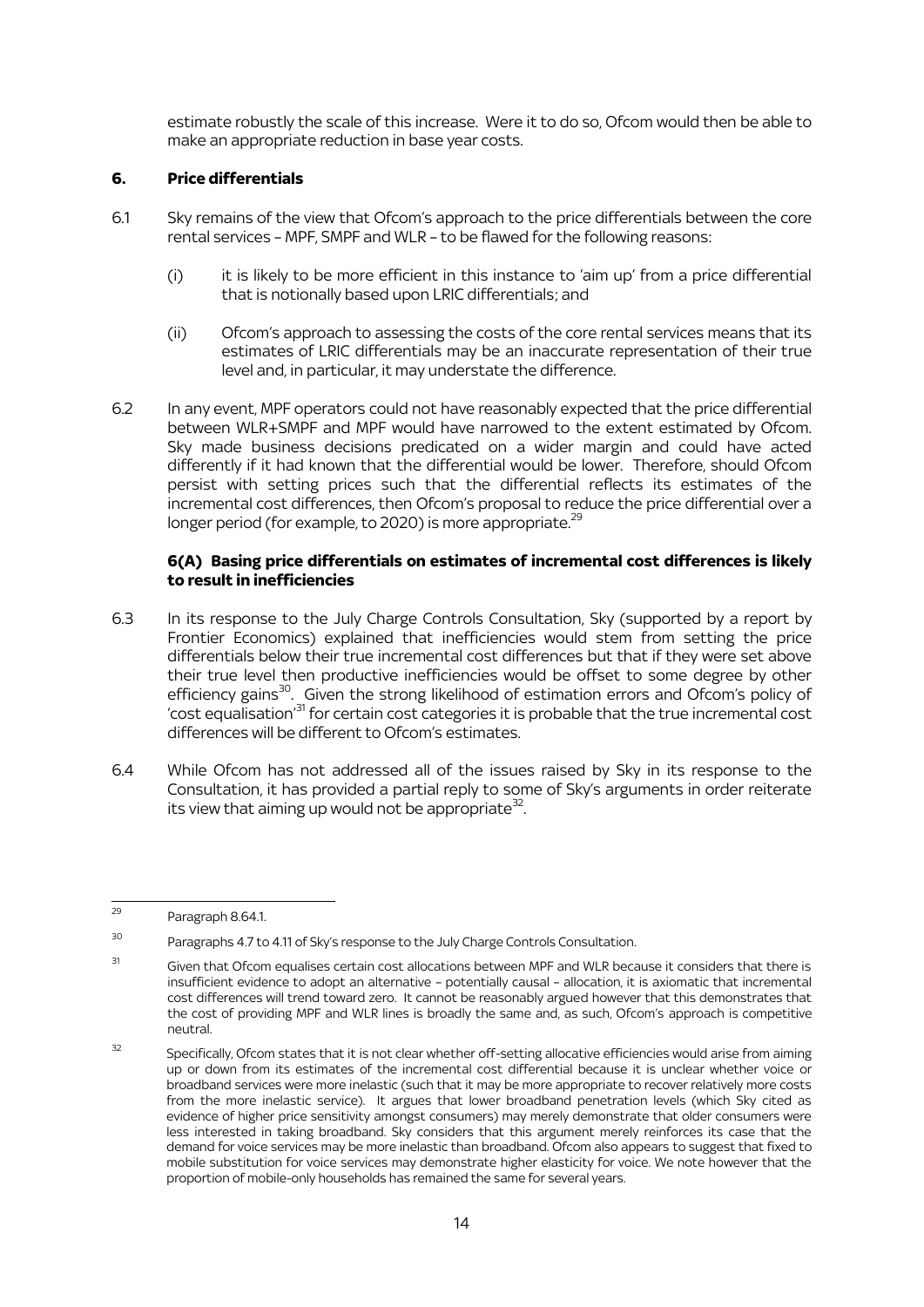6.5 Sky maintains that Ofcom should aim up in its estimation of the LRIC differences between the core rental services as this would likely deliver a more efficient outcome than Ofcom's current proposals.

### **6(B) Incremental costs differences are likely to be underestimated**

- 6.6 Moreover, Sky considers that Ofcom could have underestimated the incremental cost differences between WLR and MPF. While it is clear that Ofcom's approach of equalising the allocation of certain costs between MPF and WLR – which Ofcom does where it concludes that there is insufficient evidence to assign costs on a causal basis – will result in estimates of incremental cost differences that are not an accurate reflection of the true differences, Sky also argues that Ofcom's approach to certain cost allocations may have resulted in further underestimation.
- 6.7 Sky continues to rely on its arguments outlined in its response to the July Charge Controls Consultation relating to reasons why the cost differences may be too low<sup>33</sup>. In addition, we remain concerned that the incremental cost differences are understated because:
	- (i) Ofcom's provisional estimates of the LLU TAM costs now to be completely allocated to MPF rental - appear to be too high, at an inefficient level and, potentially, insufficiently robust<sup>34</sup>;
	- (ii) If, as Ofcom is now proposing, LLU TAM costs will only be recovered by the service that uses it (i.e. MPF), it also follows that EvoTAM costs should only be recovered from the SMPF lines that use it (i.e. a subset on SMPF lines currently only consumed by BT Wholesale). Therefore, as opposed to removing EvoTAM cost recovery entirely from SMPF rental prices, Ofcom should instead require that those costs are recovered from SMPF lines that use EvoTAMs (but not other SMPF lines). This is because while only BT consumes these lines today, they are still required to be offered to all CPs on an EoI basis and CPs that may in the future purchase them should, on the basis of causality, pay for the costs of the EvoTAM. To do otherwise could result in inefficient consumption of SMPF lines by CPs. We argue that, in the interests of fairness, the timing of the change in allocation of EvoTAM costs away from SMPF lines that do not use it should be made on the same basis as the change to LLU TAM costs. We also consider that Openreach should create two SMPF products and prices that reflect the two different testing methods; and
	- (iii) BT's allocation of more service assurance costs to MPF than to WLR+SMPF appears flawed as it is unsupported by any cogent evidence or explanation to support the allocation. Moreover, as BT does not consume MPF itself but competes in downstream retail markets with LLU operators that do, it has an incentive to maintain relatively higher cost allocation to MPF. Therefore, and in the absence of any supporting evidence, we agree with Ofcom that it could be appropriate to equalise cost allocations of service assurance costs.

#### **6(C) If the differential between MPF and WLR+SMPF is required to reflect only incremental cost differences then this should occur no earlier than 2020**

6.8 As MPF operators made investments reasonably predicated on a wider differential, it is justified to extend the period to which prices ultimately reflect Ofcom's estimated cost differences to 2020.

<sup>.</sup> <sup>33</sup> Paragraphs 4.24 to 4.29 of Sky's response to the July Charge Controls Consultation.

<sup>&</sup>lt;sup>34</sup> TAM cost data from BT's RFS appear to have been applied inconsistently between services and TAM types. There have also been allocation errors to certain TAM cost categories. Ofcom's adjustments to this data are largely redacted and provisional.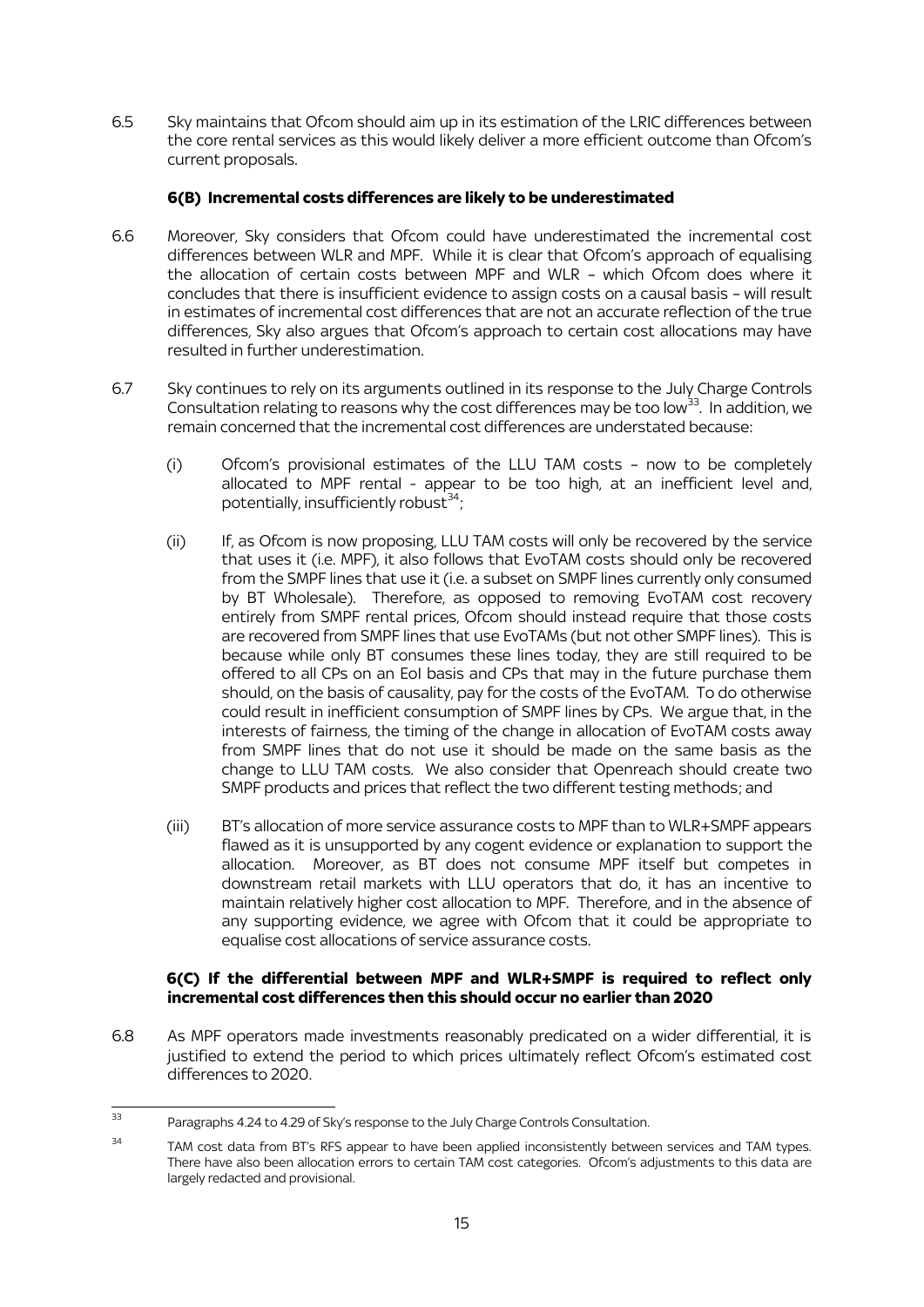- 6.9 Sky considers that:
	- (i) it could not have reasonably expected the price differential between WLR+SMPF and MPF to be reduced to the level proposed ( $E0$  to  $E4$ ) during the period of the next charge control;
	- (ii) expectations regarding Ofcom's approach to the price differential and the amount of that differential are important factors when Sky makes its investment decisions with respect to LLU;
	- (iii) even if it were appropriate for Ofcom to reduce the price differential between WLR+SMPF and MPF such that it reflects only their incremental costs differences and Ofcom's approach to estimating those costs was robust, as Ofcom notes $^{35}$ , it would be unreasonable for the respective rates to converge by the end of the next charge control period (i.e. before 2017); and
	- $(iv)$  therefore, as Ofcom identifies<sup>36</sup>, moving prices such that they reflect the estimated LRIC differential by 2016/17 would undermine the stability and predictability of the regulatory regime<sup>37</sup>.
- 6.10 Sky could not have reasonably expected that the price differential between MPF and WLR+SMPF would have reduced to the extent proposed in the Consultation. CEG, who were instructed by EE, notes in its memorandum on the July 2013 Charge Control Consultation that "*CPs were made aware in 2009 of Ofcom's intention to align charges with the LRIC differential (or a proxy of it) by 2012/13*" <sup>38</sup>. Even if this were correct (which Sky does not accept), this is beside the point. The issue at hand is not just whether communications providers were given clear and unambiguous guidance that, in future, price differentials would be based upon estimates of LRIC differentials but also whether those estimates at the time implied a differential of the order being proposed now. It is Sky's position that communications providers ("CPs") had no way of anticipating that the price differential would be eroded to near to zero.
- 6.11 Moreover, if Ofcom had positioned its approach to price adjustments from 2005 clearly and unambiguously as a form of entry assistance to support investment in MPF unbundling, then it may have been more reasonable to expect that that assistance may be temporary and the price differential would be reduced. However, Ofcom has never positioned the price adjustments in this way. As such, Sky (and other CPs) could not have contemplated that the price differential was temporary in nature (other than by reference to Ofcom's justifications for the adjustments in the first place).
- 6.12 As recently as 2012, Ofcom signalled to CPs that there would continue to be a significant price differential between MPF and WLR+SMPF despite the move to prices for the core rental services based upon their respective LRIC differentials. In its 2012 Statement, Ofcom considered the estimated LRIC differential to be between £10 and £14 and the CCA FAC differential to be £18.14 $^{39}$ . Indeed, Ofcom placed greater weight on the higher CCA FAC differential, which it considered to be "reasonable from the point of view of efficiency for

<sup>35</sup> Paragraph 8.63.

<sup>36</sup> Paragraph 8.58 and 8.63.

<sup>37</sup> Paragraph 8.4 and 8.58.

<sup>&</sup>lt;sup>38</sup> Paragraph 31, 'Memorandum from CEG Europe to Everything Everywhere (now EE)', 4 September 2013.

<sup>&</sup>lt;sup>39</sup> Ofcom, Charge Control Review for LLU and WLR services, Statement, 7 March 2012 (the "2012 Statement"), figure 7.3.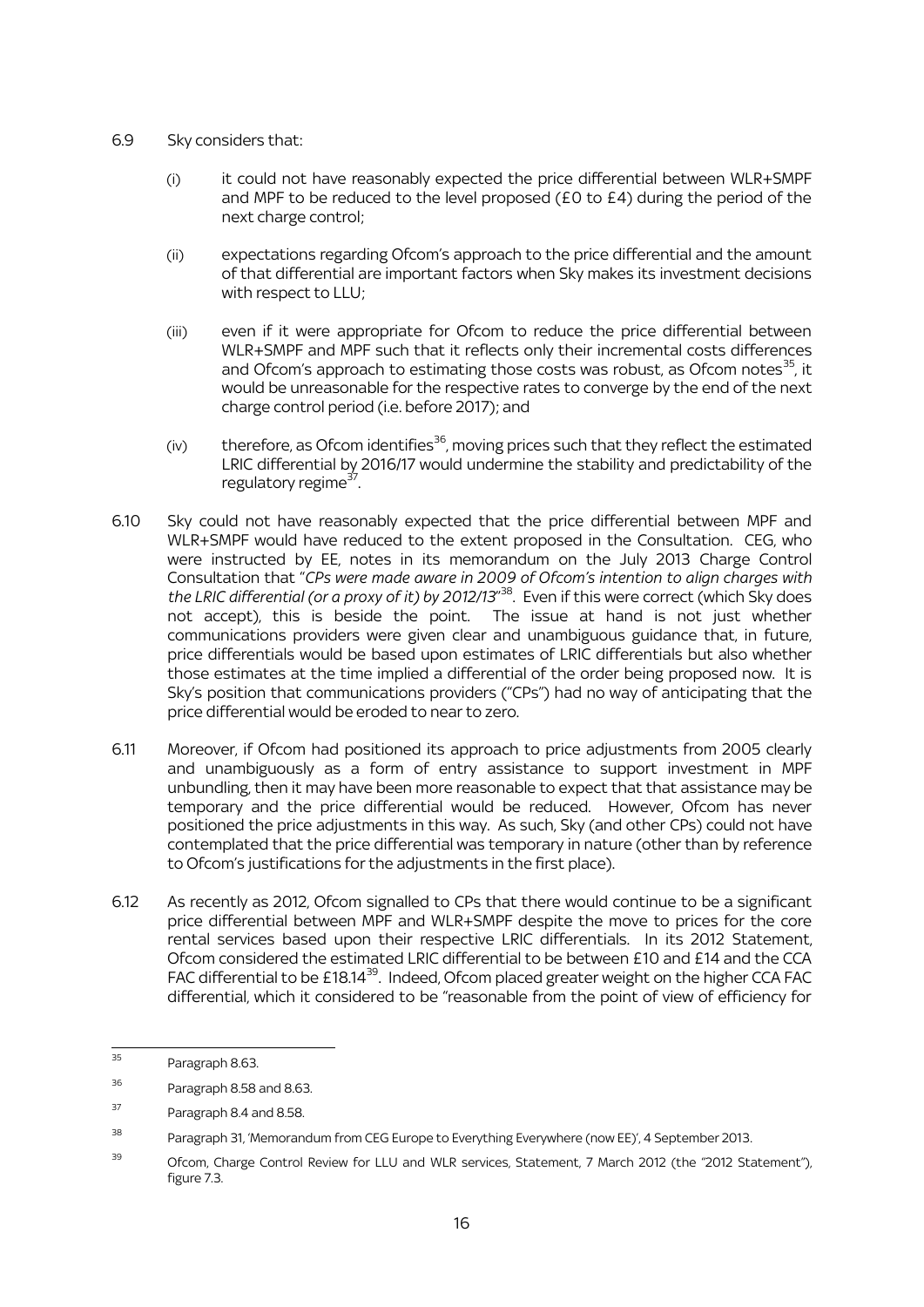the LLU/WLR charge controls"<sup>40</sup>. This is unsurprising given, as Ofcom recognises, that unlike providers using WLR+SMPF, MPF-based operators can provide additional advantages to consumers through product differentiation (e.g. call features).<sup>41</sup>

- 6.13 Even after 2012, Ofcom indicated that there would continue to be a differential. In July 2013, Ofcom estimated the LRIC differential to be £9.90 for 2016/17 $^{42}$ , which is significantly different to the differential presented only five months later in the Consultation.
- 6.14 EE asserts that operators should have been aware about the proposed price reductions and CEG points to Ofcom indicating that it may require MPF to contribute fully to its relevant Test Access Matrices ("LLU TAM") costs<sup>43</sup>. However, the TAM pricing adjustment is only one of several contributing factors to the overall price differential and, as such, is a discrete issue. No case has been made as to why Ofcom's earlier statements on TAMs (which were not specific on the type, scale or pace of pricing changes) should have signalled a change to the MPF/WLR+SMPF price differential overall.
- 6.15 The price differential was a material factor when Sky decided to invest in full unbundling (via MPF), and continues to be a factor when considering unbundling further exchanges. In 2008, Sky undertook an assessment of whether to roll out voice services using MPF. Sky noted that through investing in MPF it could deliver a step change improvement in the economics of its broadband and telephony services by competing over more of the value chain and delivering enhanced voice services at a greatly reduced price compared to BT. Opening up more the market to infrastructure competition in this way has been a key pillar of LLU regulation because it has been considered by Ofcom as an effective way in which to promote innovation, investment and downstream competition.<sup>44</sup>
- 6.16 The original Sky investment required to deliver these improved services for consumers was [CONFIDENTIAL] over a period of five years. Sky considered extensively whether it could justify such a substantial investment. In deciding to proceed, Sky placed significant weight on the access fee saving, i.e. the price differential between MPF and WLR+SMPF. The impact of the access fee saving on the viability of MPF roll out was highly material.
- 6.17 If the differential was lower, then the business case would look less favourable and may not have proceeded in its proposed form or scale (or not at all) because Sky, like most other businesses, will have limited capital and resources with which to pursue business opportunities and focus only on the most attractive investment opportunities.<sup>45</sup> At no point did Sky contemplate (nor did it have reason to contemplate) that the access fee saving would be eradicated entirely; nor did Sky have a reason to contemplate such a scenario.

 $\overline{40}$ <sup>40</sup> *Ibid,* paragraph 7.65.

<sup>41</sup> Paragraph 8.46.

<sup>42</sup> Annex 6, Table A6.2 of the July Charge Controls Consultation.

<sup>43</sup> Memorandum from CEG Europe to Everything Everywhere (now EE), dated 4 September 2013, paragraph 27.

<sup>44</sup> Ed Richards recently stated: "*We know that some of these good outcomes are the results of regulatory initiatives. In the fixed voice and broadband markets, competition, innovation and choice at the retail level has been significantly enhanced by regulation to ensure non-discriminatory access to the upstream network. A good example of this is Local Loop Unbundling, where regulatory mandate created the ability for CPs to install their telecoms equipment in local exchanges. The result was investment in networks and increased choice and value for consumers. Between 2005 and 2012 the number of unbundled lines increased from 123,000 to 8.8 million, and at present, 94% of UK customers are able to access an LLU enabled exchange.*" 'Speech for Consumers and Citizens in the Communications Sector conference', 16 September 2013.

<sup>&</sup>lt;sup>45</sup> We note that this does not accord with standard corporate finance theory but nonetheless is widely considered to be normal business practice.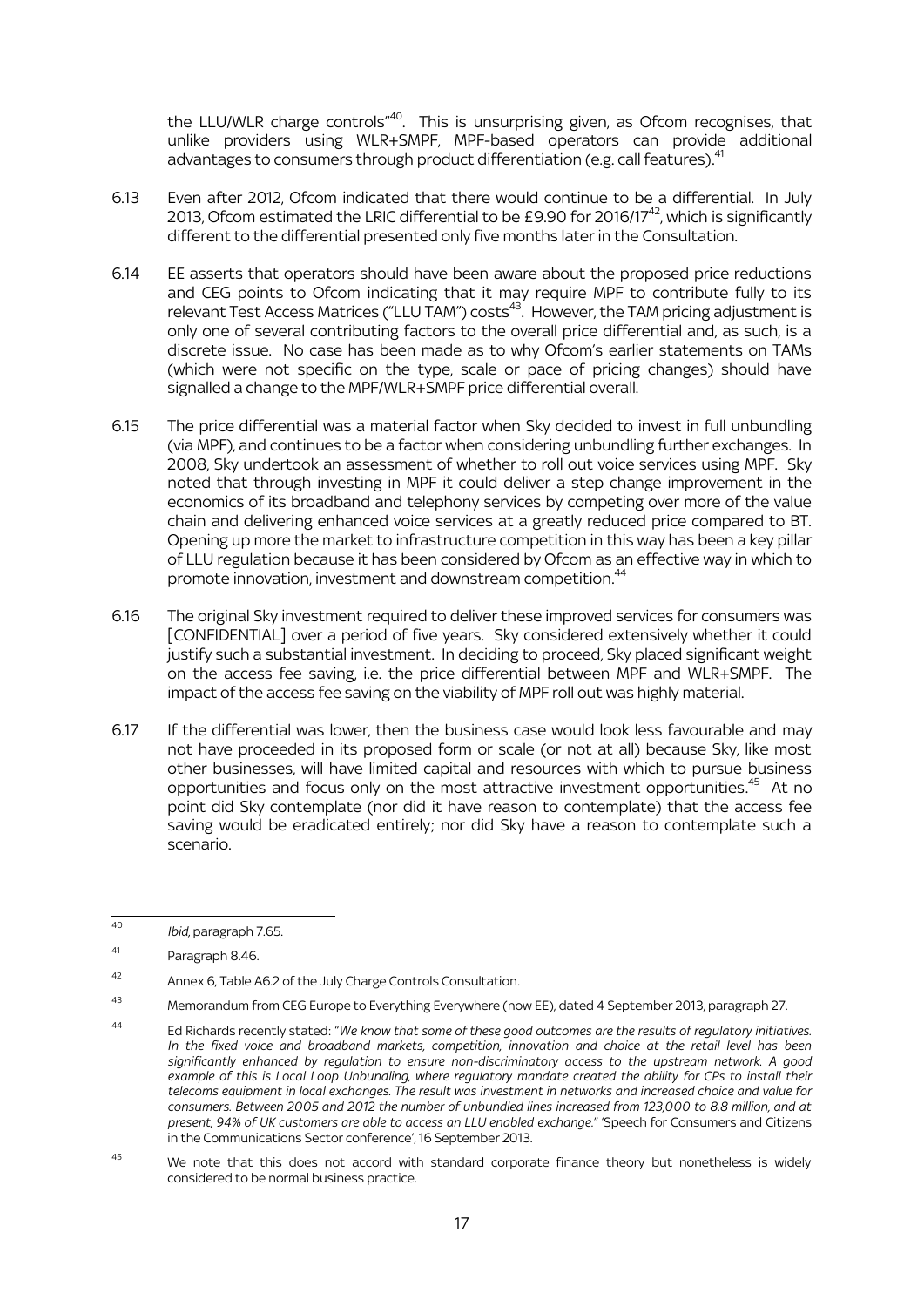- 6.18 Sky faces higher ongoing costs as a result of its decision to invest in MPF. These costs include switch costs, equipment costs, installation costs, colocation charges and additional power consumption for equipment in the exchange. Sky would not face all of these costs if it had adopted the WLR+SMPF model. These costs were all considerations taken into account by Sky when it developed its business case to invest in MPF. Had Sky known that the price differential would be eroded so significantly, it may have taken different investment decisions in 2008 and 2009.
- 6.19 As Ofcom observes, Sky continues to unbundle smaller exchanges, where the business case for doing so is increasingly marginal<sup>46</sup>. This indicates, according to Ofcom<sup>47</sup>, that it is likely to remain profitable for it to unbundle exchanges for the large majority of the population. Ofcom does not, however, appear to consider that Sky's continued decision to unbundle exchanges and use MPF is a consequence of Sky having developed the necessary scale to make continued unbundling possible, at a time before Ofcom indicated that the price differential between MPF and WLR+SMPF would reduce so drastically.
- 6.20 Sky continually evaluates the business case for rolling out to new exchanges. [CONFIDENTIAL] This demonstrates the marginal benefits associated with unbundling and using MPF. Ofcom's policy proposals would be fundamentally flawed if it has relied on a presumption that Sky would continue to unbundle small exchanges because it has done so in the past. $48$
- 6.21 To the extent that Ofcom intends to reduce the price differential, Ofcom should continue to be mindful of the fact that CPs had no indication of the proposed reduction and could not have anticipated this when investing substantially in LLU roll out programmes. As Ofcom states in the Consultation, "*it would be reasonable for stakeholders to expect Ofcom to gradually phase in the changes to MPF, WLR and SMPF charges to reflect the differences in*  LRIC<sup>"49</sup> and moving to a LRIC differential of £0 to £4 by in the next charge control period "*would risk undermining the stability and predictability of the regulatory regime*" 50 .
- 6.22 As set out above, Ofcom's previous consultations and statements have always indicated that there would be a significant price differential between MPF and WLR+SMPF products. This is most clearly evident in the chart in Table 8.1 of the Consultation, which shows the differential over time. It is clear from that table that the differential is reducing. However, if the differential shown in table 8.1 were projected into the future at a constant rate of reduction, then the differential would only be removed in 2020 at the earliest. Moreover, this extrapolation has only been possible now and previously the differential would have reduced more slowly and by a smaller amount.
- 6.23 On this basis, Sky agrees with Ofcom that reducing the differential before the end of the charge control period after next (and, indeed, before 2020) would have a detrimental effect on the regulatory regime. Specifically, future investment incentives for CPs would be undermined thus resulting in dynamic inefficiency.

# **6(D) Relative fault rates**

6.24 In light of the new evidence presented by Ofcom in relation to relative fault rates between MPF and WLR (+SMPF) and in addition to generic factors affecting overall fault rates

<sup>46</sup> Paragraph 8.46.

<sup>47</sup> *Ibid*.

<sup>48</sup> Sky has since unbundled 2,355 exchanges.

<sup>49</sup> Paragraph 8.58.

<sup>50</sup> Paragraph 8.4.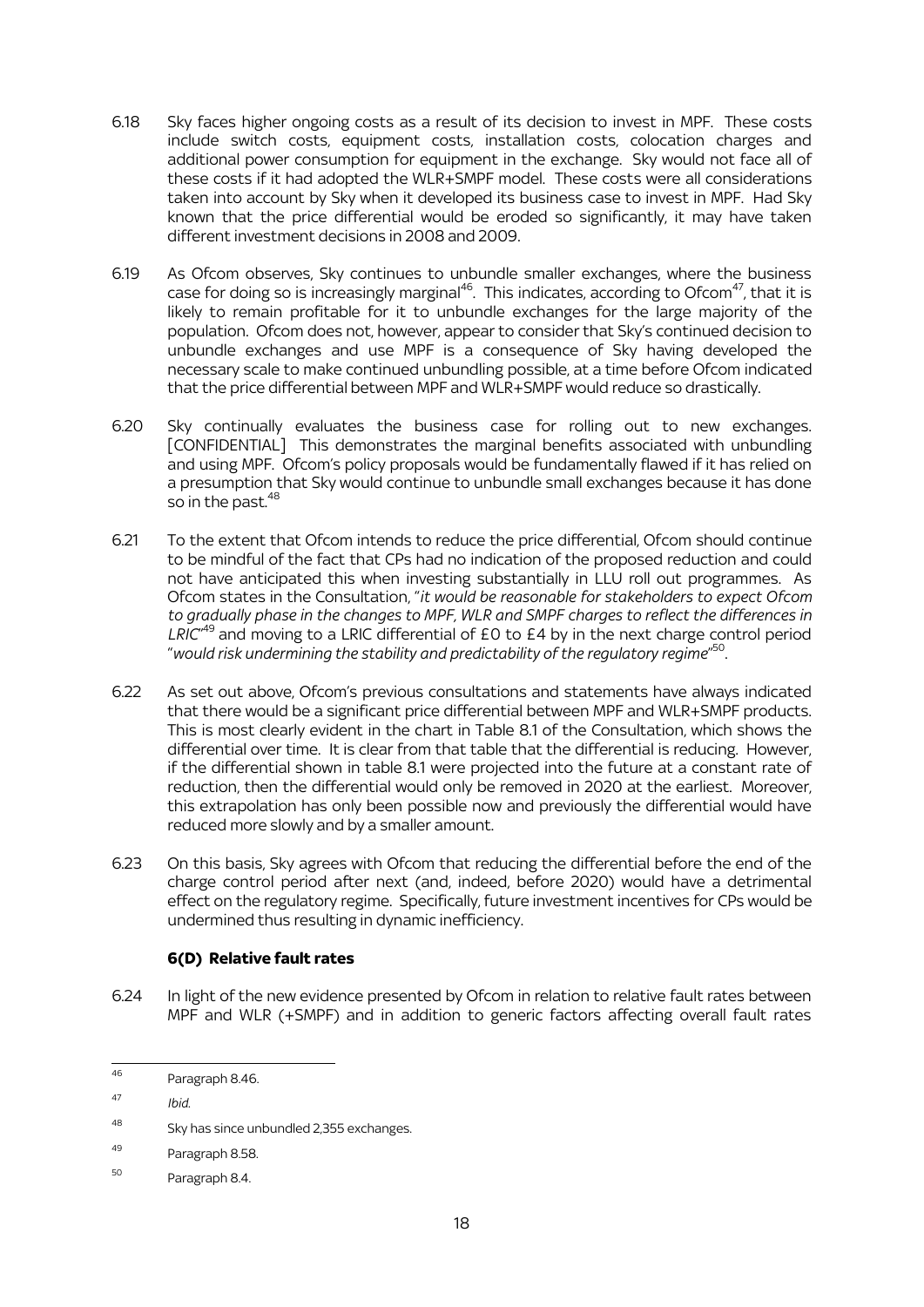discussed in Section 5 above , Sky considers that the efficient level of MPF fault rates relative to WLR and SMPF may be overstated because:

- (i) MPF early life failure ("ELF") rates appear to be at an inefficiently high level due to provisioning process issues at Openreach (which are currently being investigated by the  $OTA^{51}$ ):
- (ii) MPF in life failure ("ILF") rates are 6% lower than those for WLR+SMPF $^{52}$  indicating that, if it was not for the unduly elevated MPF ELF rates detailed above, MPF fault rates would be relatively lower;
- (iii) WLR ELF rates will be understated because they are calculated against total activities conducted on a WLR line including software and/or records only changes and not just those that relate mostly to engineering activity (which is the case when calculating MPF fault rates); and
- (iv) BT's cost minimisation incentives will be tempered with respect to MPF fault costs by its incentive to raise the costs of its main rivals in retail communications markets.
- 6.25 Given the above, there is a case for an immediate one-off downward adjustment to MPF ELF rates as opposed to allowing the efficiency gain arising from fixing the issues identified by the OTA to contribute to BT's overall efficiency target within the charge control glide path.
- 6.26 Sky recognises that ELF costs could be considered to be caused by connection and provisioning activity and, as result, its associated repair costs could be recovered from connection and provisioning charges as opposed to rental prices. While this allocation of costs may be more causal, Ofcom should also consider whether raising the costs of acquiring new customers will have the effect of dampening competition and switching and unduly penalising successful businesses. Either way, Ofcom will need to ensure that the relevant MPF ELF repair costs are at an efficient level - which Sky contends they are not today.
- 6.27 We also recommend that, given the higher incidence of faults on young lines compared to older ones and the known trend of reducing proportions of young MPF lines, Ofcom should forecast reducing ELF repair costs over time.

# **7. Charge controls for TRCs/SFIs**

- 7.1 Sky welcomes Ofcom's provisional conclusion that charge controls are necessary for TRCs and SFIs. We have long held the view that there are fundamental problems with the provision of TRCs and SFIs, where the lack of any real competition has left CPs with little or no effective choice other than to pay excessive prices for these services $^{\rm 53}.$
- 7.2 Sky considers that Ofcom has correctly identified that:
	- (i) TRCs and SFIs are not subject to a sufficient competitive constraint;
	- (ii) BT has SMP in relation to these services;
	- (iii) its prices are significantly above cost;
	- (iv) a charge control is the proportionate and correct remedy in the circumstances (though Sky has some comments regarding the charge control design); and
	- (v) a one-off reduction in these charges is required in order to reduce immediately the consumer harm from the current excessive prices.

<sup>51</sup> See OTA January 2014 Newsletter - [http://www.offta.org.uk/updates/otaupdate20140402.htm.](http://www.offta.org.uk/updates/otaupdate20140402.htm)

<sup>52</sup> Table 5.4 of the Consultation.

<sup>53</sup> See Paragraphs 2.7-2.10 of Sky's response to the July 2013 Consultation.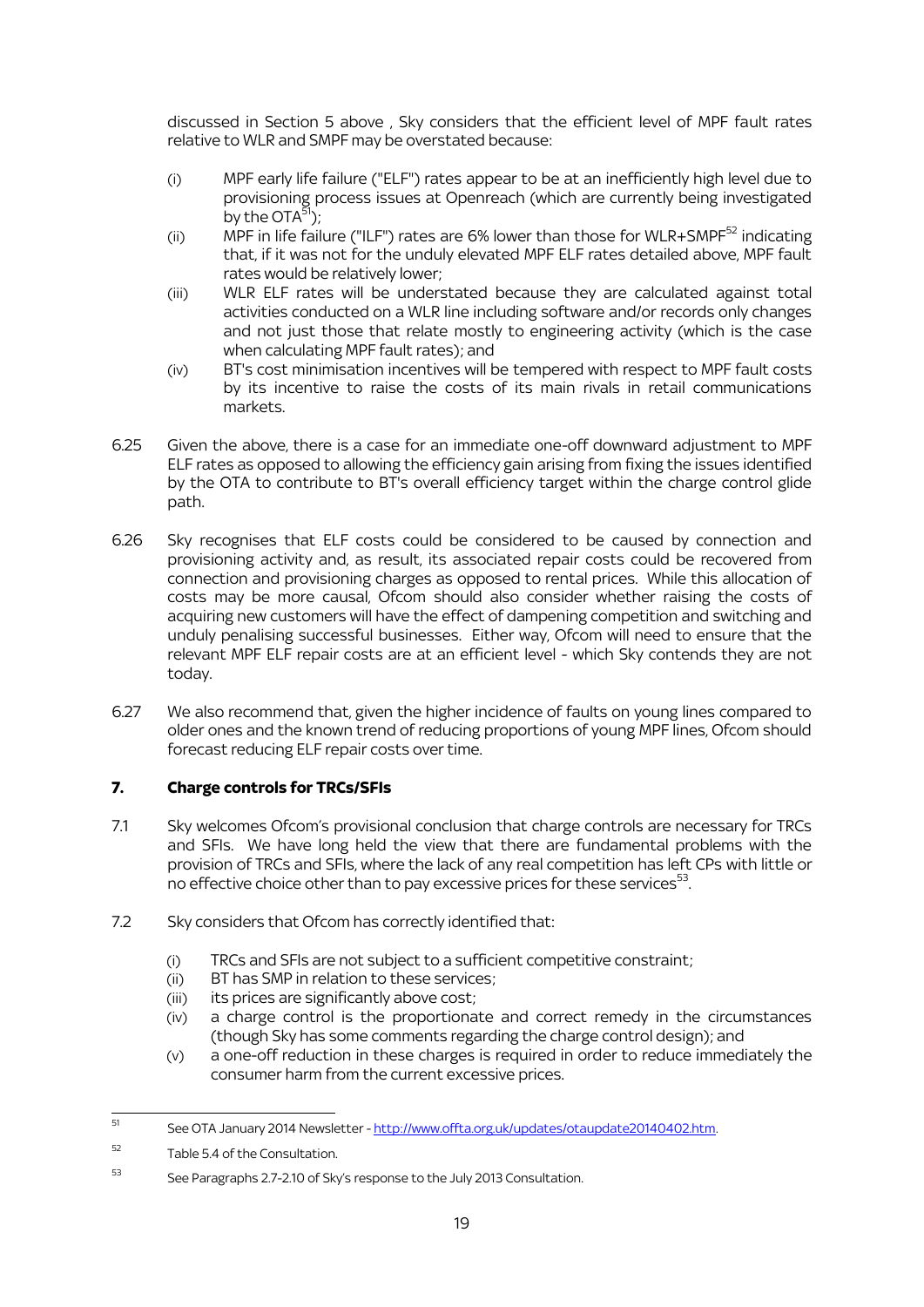- 7.3 However, while we agree with the proposal to impose charge controls, we consider that Ofcom should also be implementing measures to improve the contestability of these services.
- 7.4 Sky sets out below its views on Ofcom's provisional conclusions regarding TRCs and SFIs (as listed above) and suggests how Ofcom should improve the competitiveness of these services, as well as raising our concerns regarding other weaknesses in the current regime.

# **7(A) TRCs and SFIs are not subject to a sufficient competitive constraint**

#### **TRCs and SFIs are currently non-contestable**

- 7.5 Ofcom recognises that there are a number of barriers faced by CPs using third party engineers to provide certain TRC and SFI services. Ofcom notes the restriction on non-Openreach engineers working on Openreach's network and issues arising from the inaccuracy of locating the customer's problem prior to despatching an engineer, which results in CPs being left with little alternative but to use an Openreach engineer to carry out all the work to ensure that it is completed in a single visit $54$ .
- 7.6 Sky highlighted these issues to Ofcom in its previous submissions regarding TRCs and SFIs and pointed out that the lack of competition gives BT the incentive and ability to price the services above the competitive level.<sup>55</sup> However, in addition to addressing the harm that arises from excessive pricing, Ofcom also needs to take measures to improve contestability for TRCs and SFIs.

### **Measures that Ofcom should take to improve contestability**

#### Line Testing

- 7.7 Ofcom notes that that it is difficult for CPs to identify with sufficient accuracy the location of a fault when using Openreach's system line test<sup>56</sup> and notes in support of this point that BT suggests that the location accuracy of its line tests is 90% for TRCs<sup>57</sup>. Sky considers that BT's estimate is likely to understate the extent of the problem. [CONFIDENTIAL]<sup>58</sup>. Furthermore, where the Openreach line test does not indicate a fault condition, 7.7% of the resulting SFI visits reveal that the fault was in fact on the Openreach network. 59
- 7.8 This makes it impossible for third party engineer (i.e. non-Openreach engineers engaged by CPs) visits to be a viable option because in instances where the line test inaccurately reports that the fault is not on Openreach's network when it is, the third party engineer visit is wasted. By comparison, where an Openreach engineer visit is requested, despite

- <sup>58</sup> [CONFIDENTIAL]
- 59 Openreach presented a statistic to the Test and Diagnostics Forum on 27th November 2013 that suggested that, based on 1 week's data, the line test inaccuracy was 7.7%. See also, Sky's Informal response relating to TRCs and SFIs dated 7 November 2013, at the response to Q2(f), [CONFIDENTIAL].

 $54$ See Paragraphs 5.28-5.33 of the January 2014 Consultation.

<sup>55</sup> See Paragraphs 2.7-2.10 of Sky's response to the July 2013 Consultation, and Sky's response of 7 November 2013 to Ofcom's 2<sup>nd</sup> section 135 Notice.

<sup>56</sup> Openreach's System Line Test (which, as Ofcom correctly points out, is carried out once a customer has reported a fault and the CP has carried out remote diagnostics) is relied upon by Sky to indicate: (a) whether a fault exists: and if so, (b) if the reported problem is close to the home, whether it is possible for a third party engineer to carry out the remedial work.

<sup>57</sup> Paragraph 5.31 of January 2014 Consultation. BT suggests that the location accuracy of line tests is 10%. Sky assumes that BT is implying that it is accurate in 90% of cases.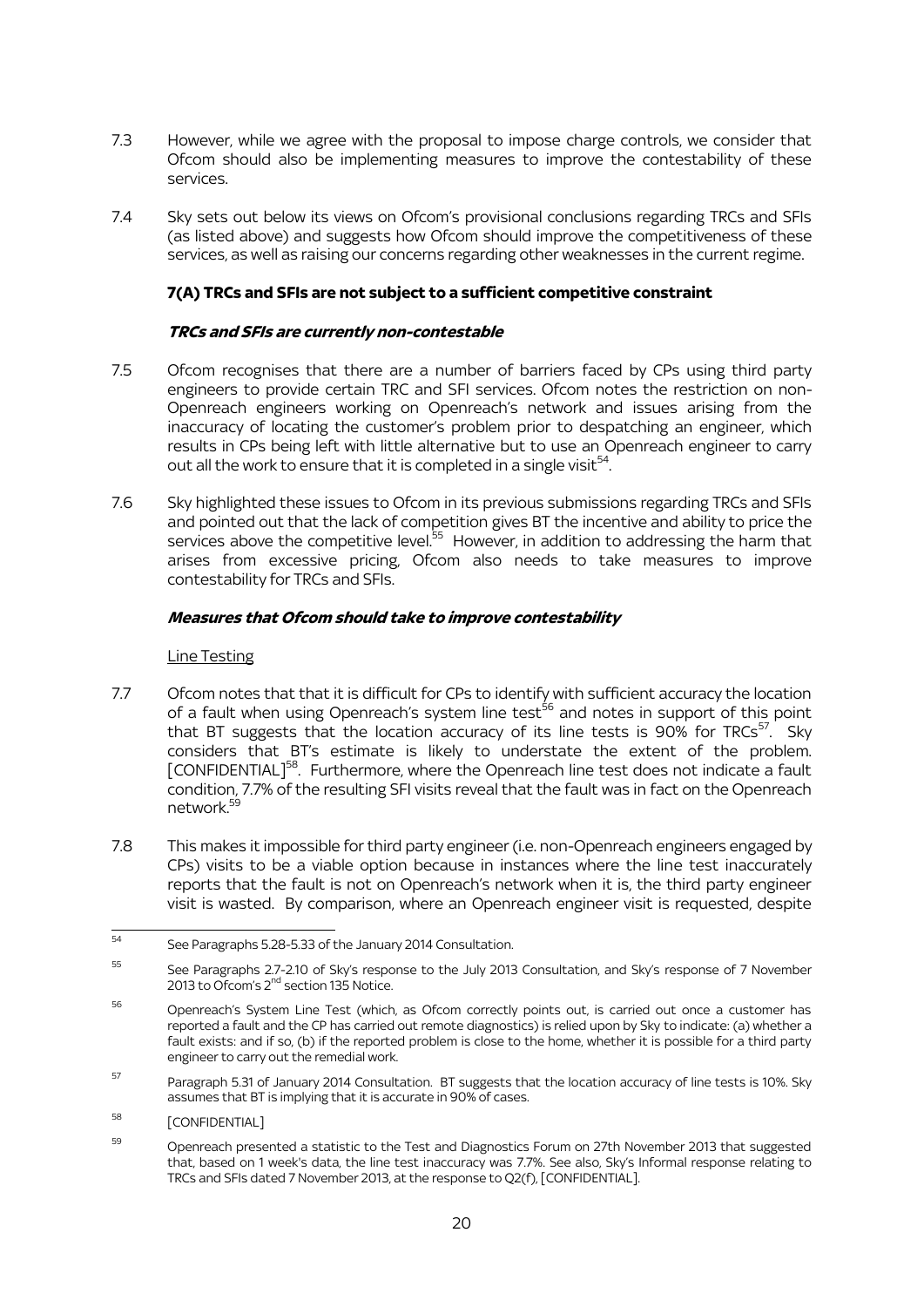the inaccuracy of the line test, the engineer can continue to carry out repair work on any part of the network (unlike third party engineers).

- 7.9 Openreach therefore has an incentive to maintain the inaccuracy of its line testing because it is less likely that a CP will risk engaging a third party engineer (particularly given that the CP will likely wish to minimise disruption for its customer). BT will lose a valuable source of revenue and profits should CPs like Sky be able to engage third party engineers viably more often.
- 7.10 Given BT's incentives to maintain a low accuracy line test system, Ofcom would be justified in requiring BT to take measures to improve the accuracy of its system line testing. For example, we suggest that Ofcom should consider introducing a SLA relating to the accuracy of Openreach's line tests with corresponding SLG payments to CPs where this is not met. In addition, Ofcom should require Openreach to publish data on the accuracy of its system line testing.

#### Access to the face plate (NTE5)

- 7.11 In its response to Ofcom's July 2013 Consultation, Sky referred to an SoR submitted in April 2013 by TalkTalk to Openreach requesting third party access to the NTE5 $^{\rm 60}$  Access to the NTE5 would enable CPs to provide a more efficient installation service to customers in a single visit and would avoid any of the benefits of a wires-only install being negated (if an Openreach engineer visit is necessary in any event)<sup>61</sup>. .
- 7.12 In reviewing the NTE5 SoR, Openreach has made it clear that it is extremely reluctant to allow third party engineers such access<sup>62</sup> and has failed to deal fully with the SoR. No consideration of this SoR has been given by Ofcom in the January 2014 FAMR Consultation and Sky considers that Ofcom should require BT to provide access to NTE5 to non-Openreach engineers as this would enhance the ability of third parties to provide competing TRC and SFI services on a more efficient basis.
- 7.13 In any event, by failing to provide a full and proper justification regarding the NTE5 SoR, Openreach is undermining the SoR regime and inhibiting TalkTalk (and interested CPs) from considering whether to take further action relating to its request (for example, making a dispute referral to Ofcom). Sky has previously flagged to Ofcom the inadequacy of the current SoR process and requested that Ofcom review the process due to BT's failure in responding to its customers' requests<sup>63</sup>. TalkTalk's NTE5 SoR request is yet another example of this and we encourage Ofcom to require BT to deal with TalkTalk's request fully and promptly, as well as improving its SoR process as a whole.
- 7.14 Moreover, dependent upon the outcome of BT's conclusions with regard to the NTE5 SoR and given BT's incentives to restrict growth in the use of third party engineers by CPs, Ofcom may also need to consider whether it is appropriate to require BT to allow third party access to the NTE5.

### **7(B) BT has SMP in relation to TRCs and SFIs, the prices of which are significantly above their costs**

<sup>60</sup> NTE5 or Network Termination Equipment is the copper network termination point within an end-user's premises. See paragraphs 3.53-3.54 of Sky's response to the July 2013 Consultation.

<sup>&</sup>lt;sup>61</sup> Paragraphs 3.53-3.54 of Sky's response to the July 2013 Consultation.

 $62$  This point has been made by Openreach when providing an update on the progress on the TalkTalk SoR. See, for example, the CPCG Actions Update slide of 7 January 2014.

<sup>63</sup> Paragraphs 4.1-4.4 of Sky's response to the July 2013 Consultation.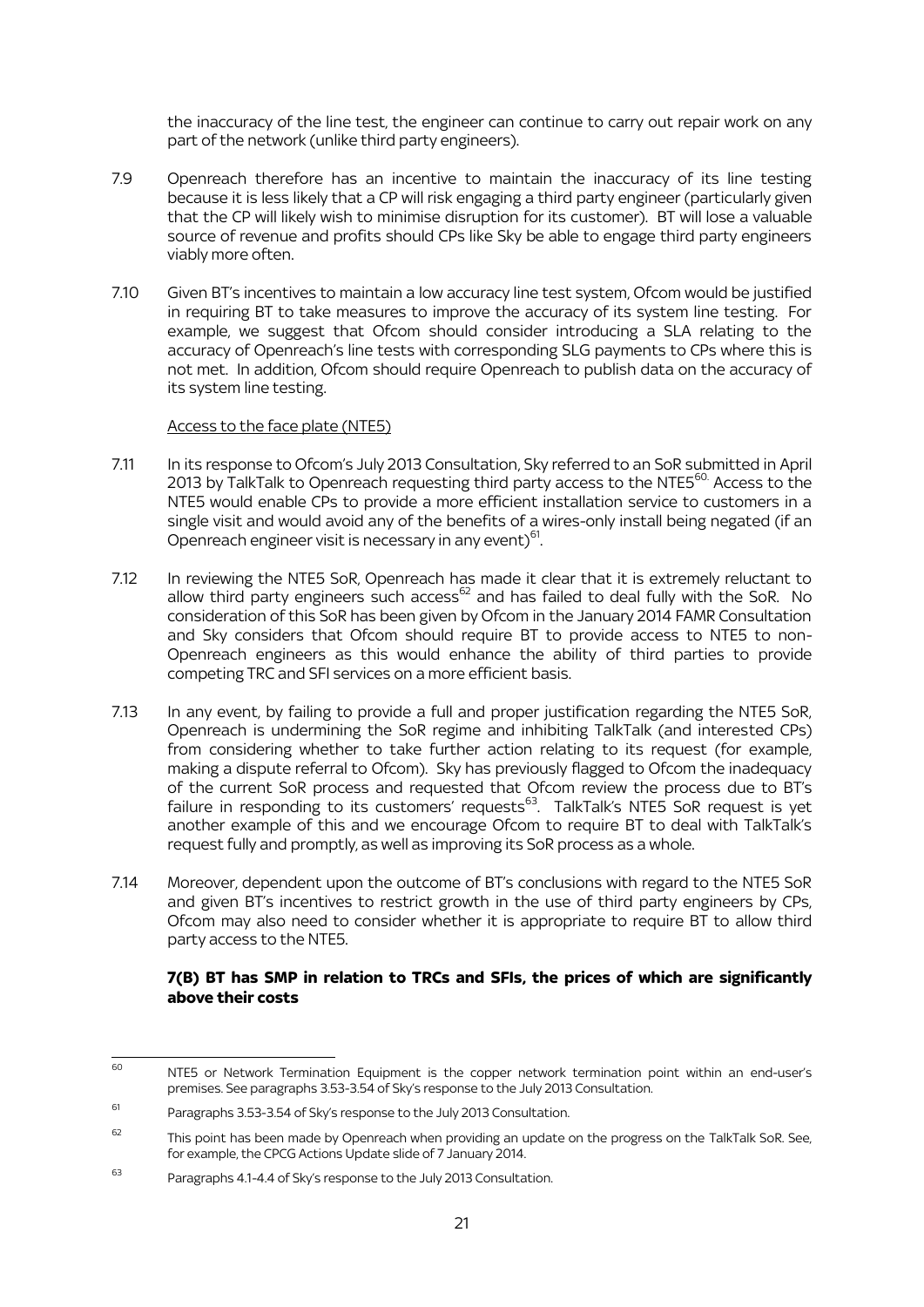- 7.15 Ofcom's provisional conclusion in the January 2014 Consultation is that TRC and SFI prices are likely to be in excess of costs. In forming this view, Ofcom reviewed the annual cost, revenue and volume data provided by BT for the period 2009/10 to 2012/13 for TRCs and SFIs. Ofcom raises significant concerns regarding the cost information for TRCs and SFIs.<sup>64</sup>  $\ddot{\phantom{0}}$ In particular, Ofcom refers to Openreach's labour-related operating costs decreasing in absolute terms between 2011/12 and 2012/13 despite volume increases, which BT has not been able to fully explain. Ofcom was also concerned by BT's approach to calculating TRC costs, which it said "*cast doubt on the reliability and consistency of BT's TRC cost data*". 65 ĺ
- 7.16 These concerns led Ofcom to decide that it could not fully rely on the data provided by BT and so had to supplement it with other information. In relation to TRCs, this additional information allowed Ofcom to compare: (a) estimated average hourly cost to the average revenue per billed TRC hour (which implied prices would need to fall by 40% to bring them in line with costs); and (b) basic hourly cost estimates to the standard hourly price charged by BT (which indicated that prices would need to fall by 12% to bring them in line with costs). <sup>66</sup> Ofcom considered that this shows revenues are in excess of costs for TRCs and that a one-off price reduction at the start of the charge control period is necessary.
- 7.17 For SFIs, Ofcom again only used the information provided by BT for an indicative view of costs relative to revenue. Ofcom considered that, based on the limited data available to it, total revenues were in excess of FAC in 2012/13 even before the changes made since 2012/13, which are expected to increase revenue and EBIT margin further. $^{67}$
- 7.18 As mentioned above, for some time Sky has pointed out that SFIs and TRCs are non-trivial components of the costs faced by CPs and that the lack of competition gives BT the incentive and ability to price TRC and SFI services above the competitive level and agrees with Ofcom's assessment that Openreach's prices are in excess of cost. 68

# **7(C) A charge control is the proportionate and correct remedy**

- 7.19 Sky agrees with Ofcom's proposal to implement a charge control for TRCs and SFIs. Openreach currently charges prices significantly in excess of costs (as evidenced above) and has the ability and incentive to continue to do so unless such a remedy is imposed. However, Sky has some comments regarding the design of the charge control, in particular in relation to:
	- (i) the appropriate cost standard;
	- (ii) the level of price reduction; and
	- (iii) the rate of indexation.
- 7.20 We discuss each of these in the following sections.

<sup>64</sup> Paragraphs 5.54-5.71 of the January 2014 Consultation.

<sup>65</sup> Paragraphs 5.66 of the January 2014 Consultation.

<sup>66</sup> Paragraphs 5.76-5.77 of the January 2014 Consultation.

 $67$  Paragraphs 5.99-5.101 of the January 2014 Consultation. We note that, as with many values in the January 2014 Consultation, the revenue and EBIT data has been redacted from the consultation and so it is difficult to comment on the extent of the expected changes.

 $68$  See Sky's response to the July 2013 Consultation and to July 2013 Charge Controls Consultation.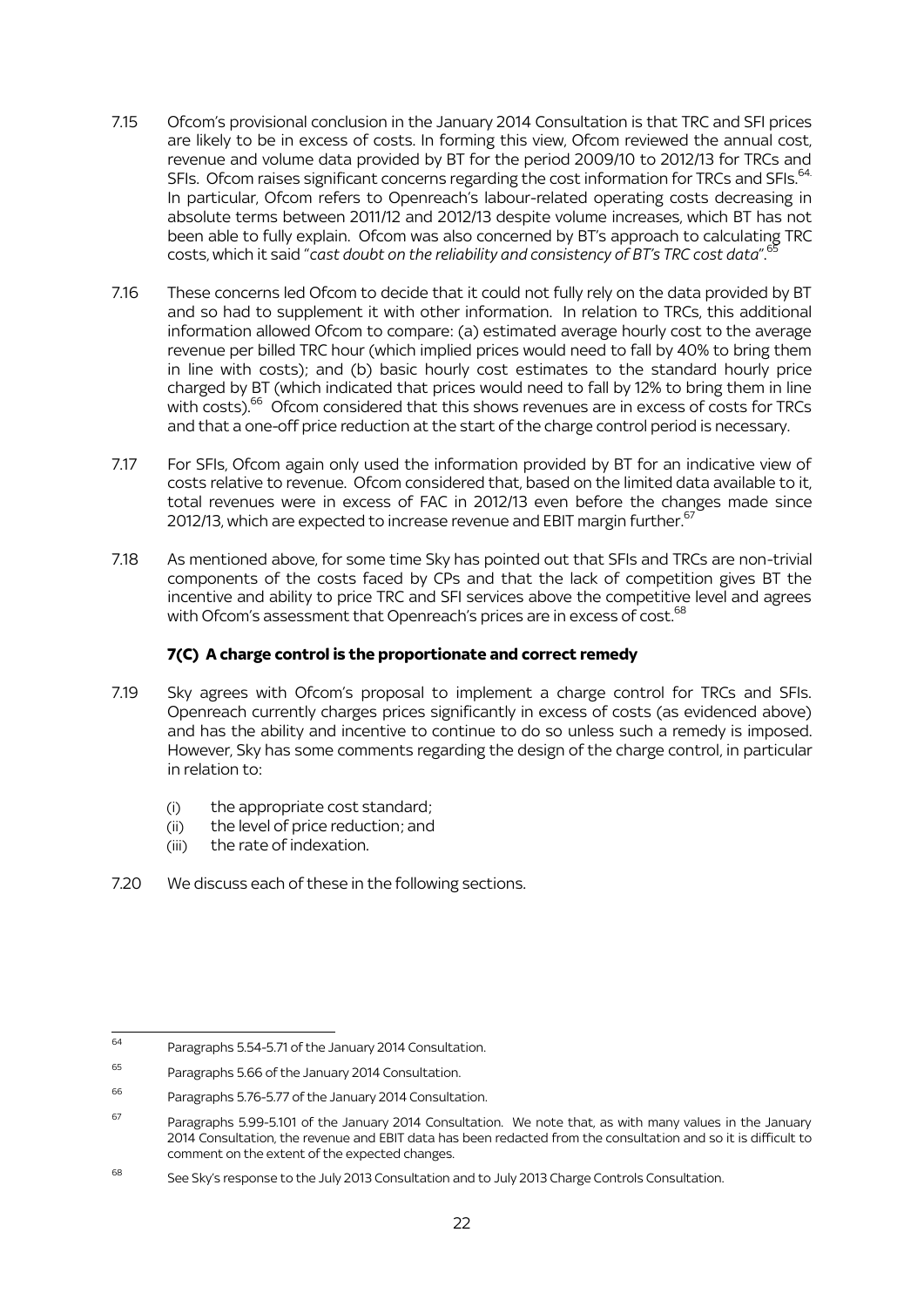#### **The appropriate cost standard**

- 7.21 Ofcom states that it considers that FAC remains an appropriate cost standard for analysis, in particular because it considers that BT should be able to recover more than just its incremental costs of providing TRCs and SFIs. 69 In Ofcom's view, "*the presence of large common costs for services provided over BT's network mean a mark-up over LRIC for individual services is usually seen as necessary for sustainability so as not to undermine overall*  cost recovery".<sup>70</sup> Ofcom considers that typically services are only priced at LRIC where justified by policy, competition and/or efficiency reasons (which it claims is the case for GEA migration).
- 7.22 To the extent there is a meaningful difference between FAC and LRIC<sup>71</sup>, Sky's position remains as set out in its submission of October 2013<sup>72</sup>. For similar reasons as referred to by Ofcom for justifying an incremental costs-only approach to key migrations, Sky remains reliant on TRC and SFI services provided by Openreach in part to deal with early life failures (ELFs) near to or at the point of sale. $73$  The costs of TRC and SFI services, which often relate to connecting new customers, are passed on to consumers and can impact switching in the same way as migrations costs. Sky therefore considers that LRIC is the appropriate standard by which to set TRC and SFI charges.
- 7.23 Ofcom also refers to a need to remain consistent with the cost allocations used in the LLU and WLR charge controls, due to the risk of costs being over-recovered or under-recovered from TRCs and SFIs if the approach is not consistent.  $^{\bar{7}4}$  Sky does not consider this a valid argument. Ofcom has proposed to apply LRIC-only charge controls in certain other areas (such as SMPF rental and migrations) and, as such, its charge control modelling already allows for certain services to make lower or no contributions to common cost and for other services to make larger contributions as a result.

#### **The price reduction for TRCs should be greater than 16%**

- 7.24 Ofcom has identified a range of 12-40% for the reductions in charges for TRCs and has exercised its judgement to propose that a 16% reduction is likely to be reasonable.<sup>75</sup> Ofcom says that it considers issues around the upper bound of this range<sup>76</sup> would tend to suggest that a figure towards the lower bound is more appropriate. Ofcom then carries out a review of current prices and adjusted cost estimates (uplifted by its proposed 0.2% indexation rate) to arrive at an estimated hourly TRC cost which, when compared to the 2013/14 "Additional Hour" prevailing price, indicates that a price reduction of 16% from current levels is required $77$ . .
- 7.25 Sky has the following concerns with Ofcom's methodology used to arrive at its proposal of a 16% reduction in charges:

- $72$  Paragraphs 7.13-7.16 of Sky's Response to the July 2013 Charge Controls Consultation.
- <sup>73</sup> See paragraph 4.1 of Sky's response to the Consultation regarding service quality. [CONFIDENTIAL].
- <sup>74</sup> Paragraph 5.59 of the January 2014 Consultation.

<sup>69</sup> Paragraph 5.57 of the January 2014 Consultation.

<sup>70</sup> Paragraph 5.58 of the January 2014 Consultation.

 $71$  The difference is not made available in the January 2014 Consultation.

<sup>75</sup> Paragraph 5.90 of the January 2014 Consultation.

<sup>&</sup>lt;sup>76</sup> Paragraph 5.86 of the January 2014 Consultation - Ofcom says that it does not place significant weight on the 40% figure because: (a) it is based on BT's reported volumes, which BT state are likely to be too low and contribute to counterintuitive average TRC revenue trends over time; and (b) it would result in a charge substantially below Ofcom's estimates of the 2012/13 hourly costs.

 $77$  Paragraphs 5.88-5.90 of the January 2014 Consultation.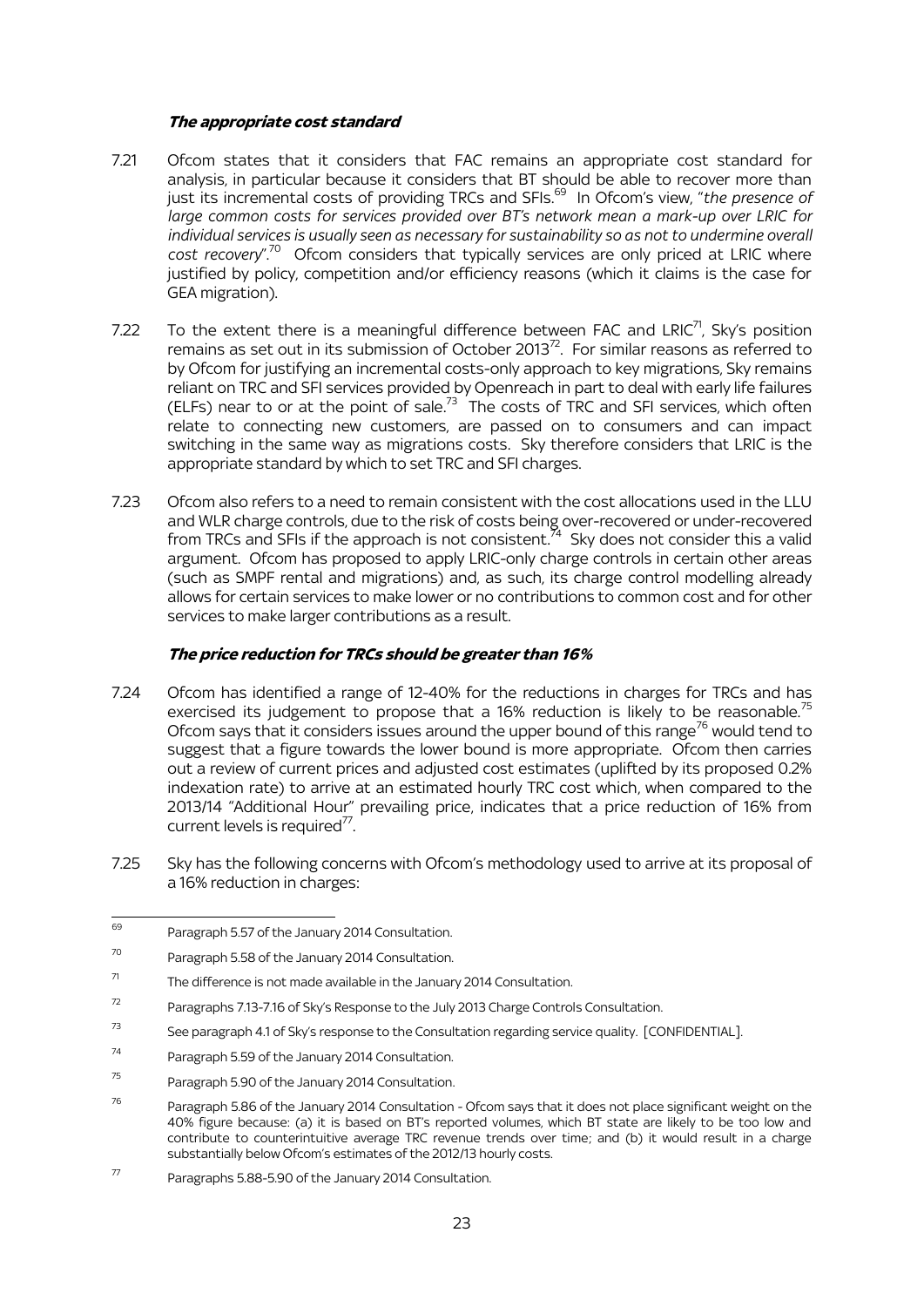- (i) Sky considers that Ofcom has not justified its decision to disregard the upper bound of its range while continuing to give weight to the lower bound. While, with respect to the upper bound of the range, Ofcom says it has "*significant concerns with* [its] reliability<sup>78</sup>, in our view such concerns should apply equally to the lower bound due to the reliability of the data. Ofcom's other reason for dismissing the upper bound – which BT says would be too large because resultant prices would be substantially below cost - shows an unjustified bias towards BT. In a similar vein, Sky considers that 12% is too small a decrease as it could equally result in prices that are substantially above costs. Therefore, if Ofcom's reasoning were applied consistently, a reduction towards the lower bound should also be rejected.
- (ii) Ofcom has used its proposed indexation rate of 0.2% in order to uplift its hourly cost estimate and compared this with the 2013/14 "Additional Hour" prevailing price of £60 in order to calculate its suggested 16% reduction.<sup>79</sup> Sky considers that applying the uplift is an unnecessary and unjustified step which implies that current cost inflation is in step with Ofcom current proposed future indexation. It is also not clear why Ofcom should give additional weight to the prevailing price for "Additional Hour". Sky considers that a more reasonable approach would be to reduce prices to reflect Ofcom's view of the correct level (for example by taking the middle point of Ofcom's range).
- (iii) Ofcom states that the 16% reduction would still ensure that Additional Hour charges make a "*significant contribution to common costs*" <sup>80</sup>. For the reasons set out at paragraphs 7.20 to 7.22 above, Sky does not consider that there is a need to allow for the recovery of common costs from charges for TRCs and SFIs, let alone significant contributions towards them.
- 7.26 For these reasons, Sky does not consider that Ofcom has justified its proposal to set the reduction to charges at 16%. Sky considers that it would be more equitable for Ofcom to select the middle of its range and therefore set the price reduction at 26%.

# **Indexation**

- 7.27 Ofcom is proposing an indexation of +0.2% per year for the proposed TRC and SFI charge controls. Ofcom has reached this proposal by using a combination of the wage inflation rate and efficiency assumption proposed for the WLR and LLU charge controls (which is still to be determined), weighted according to the relative proportion of labour and nonlabour costs in order to come up with a range for indexation of -0.1% to +2.8%. Based on the mid-point of the efficiency range currently proposed, this would give an indexation of  $+0.2\%$ .<sup>81</sup>
- 7.28 In relation to Ofcom's calculation of its range for indexation, as stated in its previous submissions, Sky considers that Ofcom's pay inflation assumption of 2.8% is too high<sup>82</sup> and its proposed efficiency rate of 5% is too modest<sup>83</sup>. As a result, we consider that Ofcom's starting point for its indexation calculation is flawed.

<sup>78</sup> Paragraph 5.64 of the January 2014 Consultation.

<sup>79</sup> Paragraph 5.89 of the January 2014 Consultation.

<sup>80</sup> Paragraph 5.90 of the January 2014 Consultation.

<sup>81</sup> Paragraphs 5.109-5.114 of the January 2014 Consultation.

 $82$  See paragraphs 5.12-5.15 of Sky's Response to the July 2013 Charge Controls Consultation.

<sup>83</sup> See paragraphs 6.1-6.4 of Sky's Response to the July 2013 Charge Controls Consultation.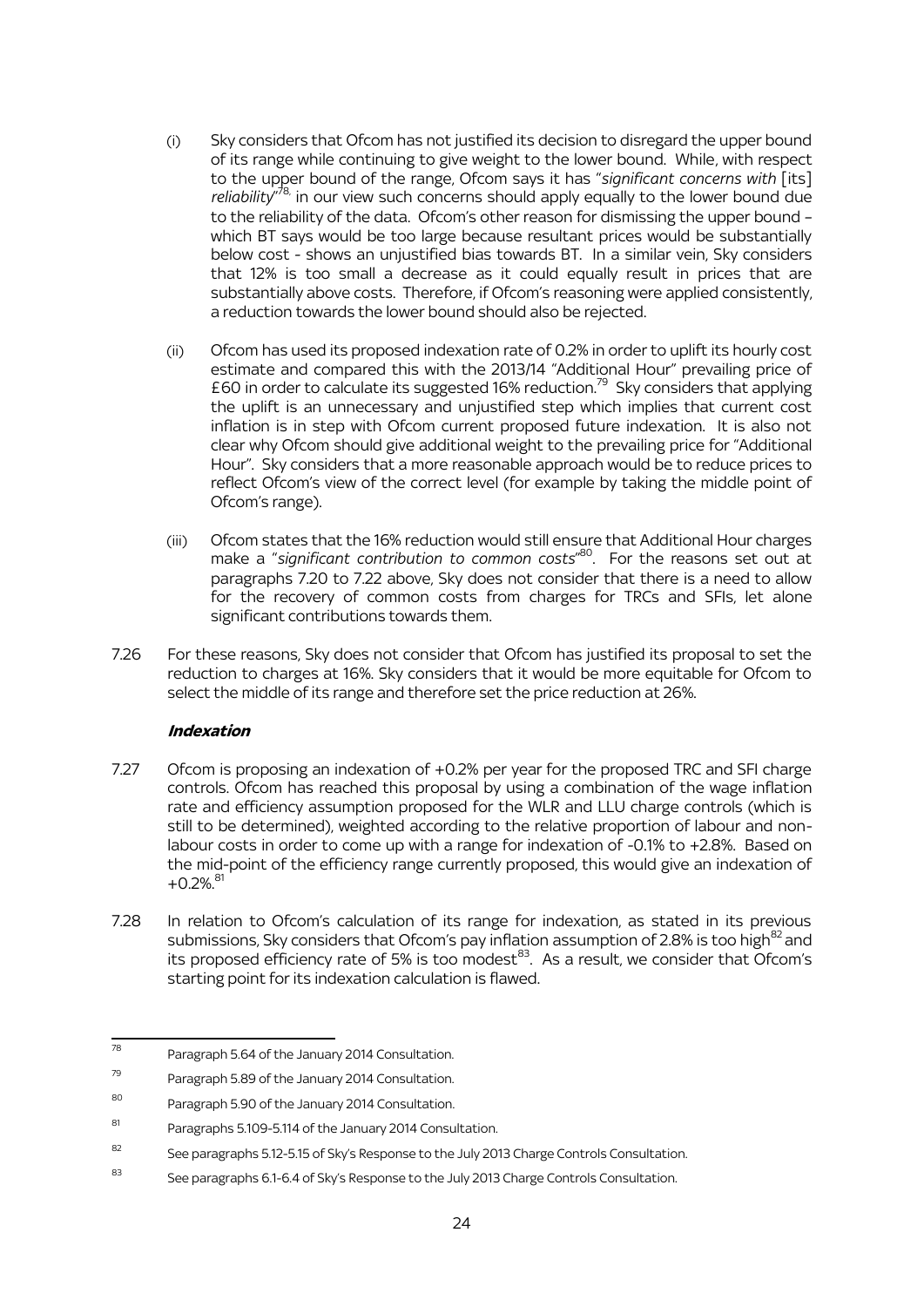7.29 Ofcom proposes to apply the index to each TRC and SFI charge, rather than adopting a basket approach, because of the difficulties BT says it will face in providing volume and revenue weightings for these services. Sky agrees with this approach as it would be disproportionately burdensome on BT to adopt a basket approach with limited gains.

# **7(D) Alignment of TRC and SFI charges**

7.30 Sky supports Ofcom's view that SFI prices should be aligned with TRC prices  $84$  on the basis that both services require almost identical engineering skills and resources. An example of the current disparity between the prices for the two services is that (from 1st April 2014) Openreach will charge CPs £134.25 for its SFI Base Module, whereas the TRC call out charge is £120.00<sup>85</sup>. Both services involve an Openreach engineer to be on site for up to an hour and essentially involve the Openreach engineer carrying out the same type of work. Sky cannot see why the same price is not charged for the two services.

# **7(E) A one-off reduction to these charges is required**

- 7.31 Ofcom proposes to apply a one-off reduction in prices at the start of the control period, rather than reducing prices more gradually through a glide path mechanism, in order immediately to reduce the consumer harm from excessive prices. In particular, Ofcom considers that this is appropriate because: (a) BT's high margin is not necessarily the result of previous efficiency gains; (b) these services were not previously subject to a charge control; and (c) the disruption of a one-off change is likely to be limited given the comparatively low revenue from TRCs (compared to WLA as a whole) relative to the benefits of reducing prices. 86
- 7.32 Sky agrees with Ofcom that a one-off reduction is most appropriate. A reduction by reference to a glide path would be inappropriate in this instance because prices would remain excessive for too long thus prolonging consumer harm unnecessarily.

# **7(F) Further points regarding SFIs – weaknesses in the current regime**

7.33 Sky has additional concerns in relation to (i) the way that BT structures its SFI product; and (ii) in turn the modular pricing of SFIs which result in increased charges. We address each of these points in turn below.

# **SFI module structure**

- 7.34 The way that the SFI product works is that the CP "pre-approves" Openreach to undertake different modules. Following the running of its own diagnostic tests and Openreach's system line tests, and no fault being identified on Openreach's network, the CP will require an engineer to resolve the fault. As Ofcom has correctly concluded $^{87}$ , in the majority of cases the CP will request that an Openreach engineer attempts to resolve the fault (rather than risk calling out its own engineer only to discover that the fault is in fact on Openreach's network).
- 7.35 Due to the way Openreach's SFI modules are structured, in the vast majority of cases Sky "pre-approves" all SFI modules, i.e. the SFI2 Base Module and the additional five SFI2

<sup>84</sup> Paragraph 5.104 of the January 2014 Consultation.

<sup>85</sup> See Table 5.1 in the January 2014 Consultation and the Openreach LLU price list: [http://www.openreach.co.uk/orpg/home/products/pricing/loadProductPriceDetails.do?data=totid5BwFmkf9vL](http://www.openreach.co.uk/orpg/home/products/pricing/loadProductPriceDetails.do?data=totid5BwFmkf9vLcBITRyZF9loRxWIbIKK6V7YWmlYAlMnGHsqdC0vzO163bJmh34D91D7M0q8u%2F%0AIlSgtIFAKw%3D%3D) [cBITRyZF9loRxWIbIKK6V7YWmlYAlMnGHsqdC0vzO163bJmh34D91D7M0q8u%2F%0AIlSgtIFAKw%3D%3D.](http://www.openreach.co.uk/orpg/home/products/pricing/loadProductPriceDetails.do?data=totid5BwFmkf9vLcBITRyZF9loRxWIbIKK6V7YWmlYAlMnGHsqdC0vzO163bJmh34D91D7M0q8u%2F%0AIlSgtIFAKw%3D%3D)

<sup>86</sup> Paragraph 5.93 of the January 2014 Consultation.

<sup>87</sup> Paragraph 5.28-5.33 of the January 2014 Consultation.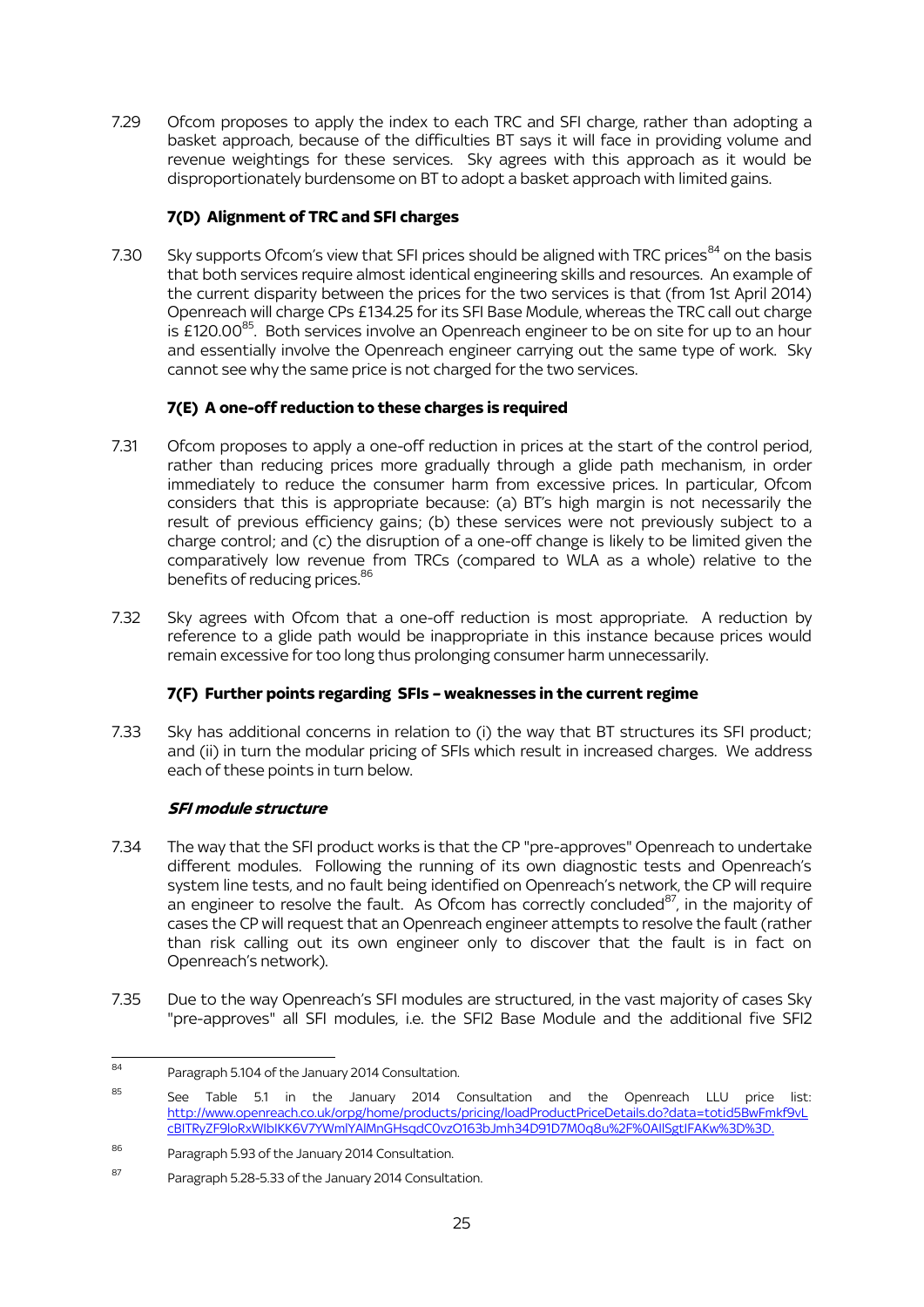modules. This is because it is not possible for Sky to predict accurately which of the SFI2 modules might be required in order to resolve the customer's issue prior to the Openreach engineer arriving to resolve the fault. Sky pre-authorises all additional modules in order to save unnecessary costs (i.e. the cost of an Openreach engineer having to make a repeat visit) and to avoid any delay to the customer in resolving the fault, which would arise if the Openreach engineer had to wait for prior authorisation/make a repeat visit to undertake the necessary modules.

7.36 Sky therefore considers that the SFI module structure necessarily results in Sky preauthorising the Openreach engineer to carry out more modules than is likely to be required in almost all cases. Given the lack of competition for the provision of these services, as Ofcom has highlighted, Sky has no choice but to instruct Openreach's engineers and preauthorise modules in this way. Likewise, without appropriate action by Ofcom, Openreach has no incentive to alter a structure from which it benefits through charging for more modules than it would otherwise need to. As part of its review, Ofcom should investigate how Openreach can change the way it structures SFI modules to avoid this issue.

#### **Transparency and module pricing**

- 7.37 Sky supports Ofcom's view that, as part of its review, it should investigate whether Openreach engineers carry out work as part of the SFI modules on an efficient basis. One of Sky's concerns is that Openreach has pre-approval to charge Sky for as many SFI modules as it wishes (since Sky "pre-approves" all SFI modules when placing an SFI – as explained above). There is currently very little visibility afforded to CPs regarding how Openreach engineers decide whether or not they should undertake each SFI module. Ofcom should, therefore, as part of its review, include this aspect of Openreach's behaviour when reviewing the efficiency of its engineers and consider requiring Openreach to provide more information on the work carried out and charges made to CPs as a result. 88.
- 7.38 Finally, whilst Ofcom is proposing to set the maximum hourly rate in an SFI module, BT will have discretion over the average module duration that ultimately informs the module price.<sup>89</sup> We encourage Ofcom, as part of its review, to guard against Openreach overstating the amount of time that each SFI module takes to complete. Throughout the January 2014 Consultation, Ofcom has referred to its significant concerns with the data provided by BT (including information provided in response to section 135 notices). We urge Ofcom to scrutinise Openreach's estimates regarding the average time it take to complete each SFI module accordingly.

#### **8. Other points**

8.1 In addition to the issues raised above, Sky raises three further, discrete issues relating to (i) forecast MPF migration charges, (ii) the mechanism by which BT is required to make repayments to its customers if prices exceed those required by the charge controls, and (iii) interim charging arrangements once the current charge control expires.

<sup>.</sup> 88 See, for example, Sky's Informal response relating to TRCs and SFIs dated 7 November 2013. Sky refers to various issues it faces regarding billing, operational issues and testing, most of which involve a lack of transparency and/or inaccurate information provided by Openreach regarding TRCs and SFIs.

<sup>89</sup> Paragraph 5.107 of the January 2014 Consultation.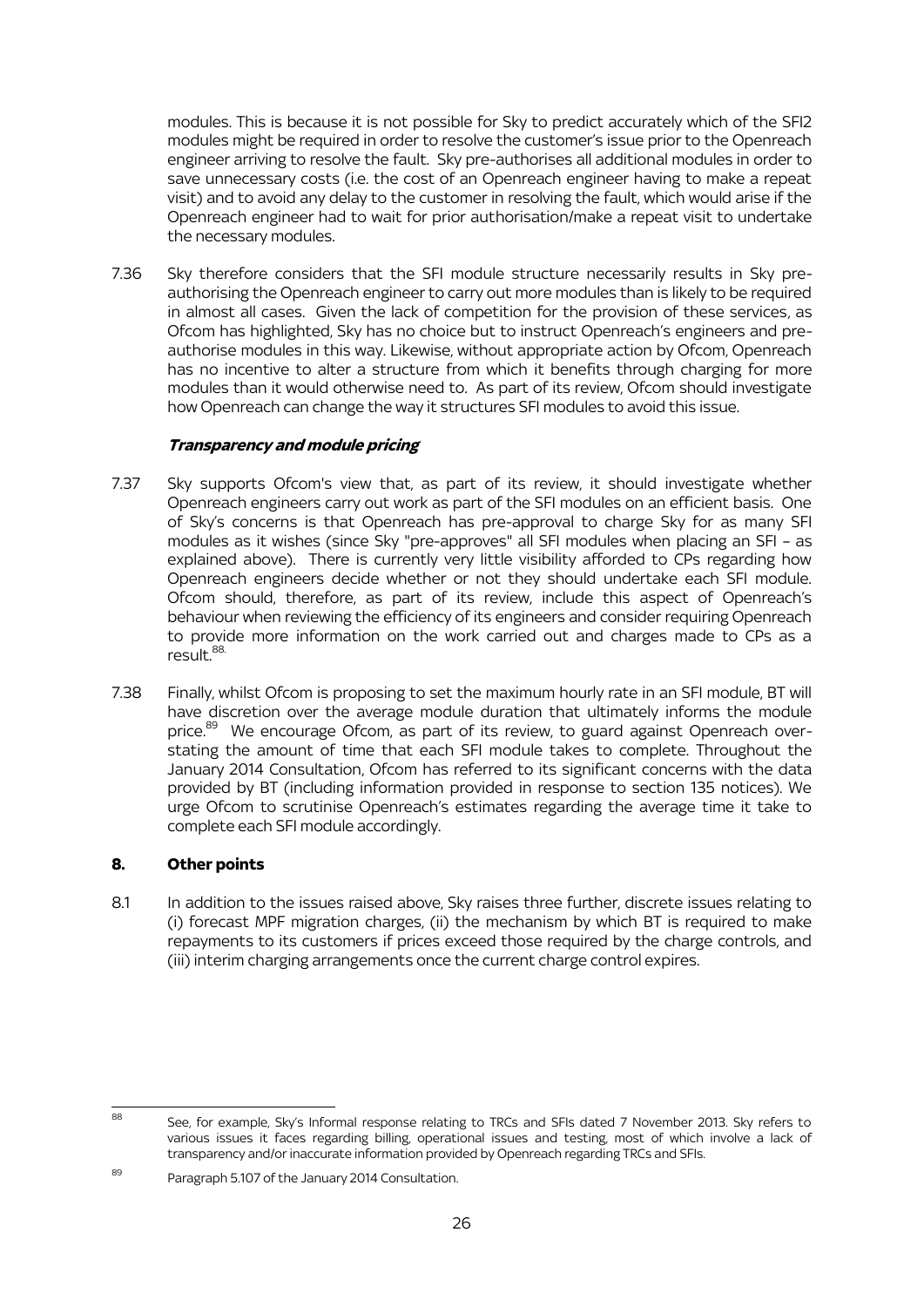#### **8(A) MPF migration charges should reflect the growing use of MPF Stopped Line orders without engineering (frame) activity**

- 8.2 Sky is now able to re-start some 'stopped' MPF lines without any engineering activity. When such orders are placed this requires only a software and/or records-only change and, as such, costs are far lower than the list price for these orders. Both Sky and TalkTalk have substantially increased the volumes of these order types such that BT's overall costs of providing MPF stopped lines will reduce.
- 8.3 It is essential that the cost forecasts for the charge control adequately reflect this trend (it is not apparent that this is the case). Otherwise, charges for these services would be set too high and BT would make excess returns as a result of its customers being more efficient.
- 8.4 Moreover, in order to incentivise the efficient use of BT's engineering resource, Sky requires (and has requested from Openreach) a dedicated price and product for MPF Stopped Line orders where no engineering activity is required – as is already catered for with equivalent WLR order types – because it will reward efficient activity by MPF operators and set appropriate incentives for cost minimisation. Openreach is yet to formally approve this request for development.
- 8.5 The alternative of blending the cost savings in one single MPF Stopped Line Provide or WLTO order would reduce cost minimisation incentives as an MPF operator would pay the blended price without being more efficient itself by ordering more records-only restarts. We ask Ofcom to consider whether Openreach should be required to offer this lower prices migration product in order to optimise cost, promote cost minimisation and to maintain competitive neutrality between WLR and MPF services.

#### **8(B) Communications providers will require sufficient information to validate any refunds provided by BT as a result of charge controls being exceeded in any year**

- 8.6 Ofcom is requiring BT to repay its customers in the event that its prices at the end of any year exceed the level prescribed by the charge controls. While there is little in the way of detail currently as to how this mechanism will work in practice, Sky urges Ofcom to ensure that CPs are provided with sufficient data in order to validate any refunds provided to them by BT.
- 8.7 Should it be considered that some data cannot be shared with CPs due legitimate confidentiality concerns, then Ofcom (or an independent third party) should review the repayments and provide assurance that they have been appropriate calculated.

#### **8(C) Interim pricing arrangements need to be fair**

- 8.8 In its response to the July Charge Controls Consultation, Sky explained that any interim pricing arrangements during the regulatory lacuna from when the current charge controls expire and the new ones begin should be fair.
- 8.9 Specifically, the approach to interim pricing during the previous lacuna resulted in prices that reflected a continuation of the expiring charge controls. An alternative approach of basing interim prices on the latest view of the likely charges had the new charge control started on time would have resulted in significantly lower prices.
- 8.10 Sky pointed out that these respective pricing effects would reverse if the same approach were adopted this time - i.e., a continuation of the current charge control would likely result in lower prices.